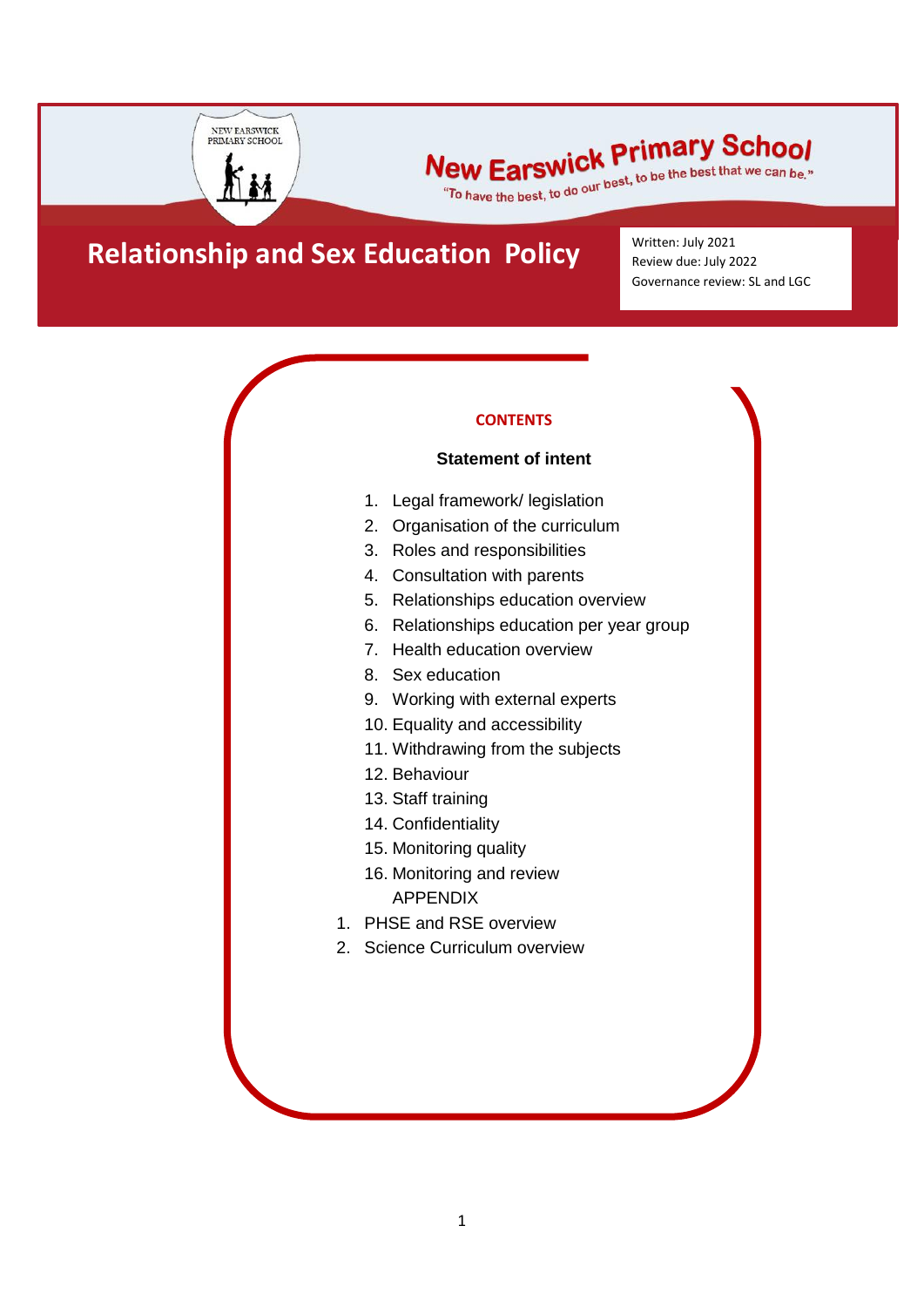# <span id="page-1-0"></span>**Statement of intent**

At New Earswick Primary School, we understand the importance of educating pupils about sex and relationships, in order for pupils to make responsible and well-informed decisions in their lives.

The DfE's guidance, 'Sex and Relationship Education Guidance', defines this programme as: "Learning about physical, moral and emotional development; understanding the importance of marriage for family life, stable and loving relationships, respect, love and care. It is also about the teaching of sex, sexuality and health."

The programme will be taught objectively and does not intend to promote any form of sexual orientation.

# **Aims and objectives**

The sex education and relationship programme is an opportunity for pupils to:

- Develop an understanding of sex, sexuality and relationships.
- Develop a range of appropriate personal skills.

The aims will be achieved through developing an understanding of:

- A range of values and moral issues including the importance of family life.
- The biological facts related to human growth and development, including reproduction.
- The importance of healthy relationships.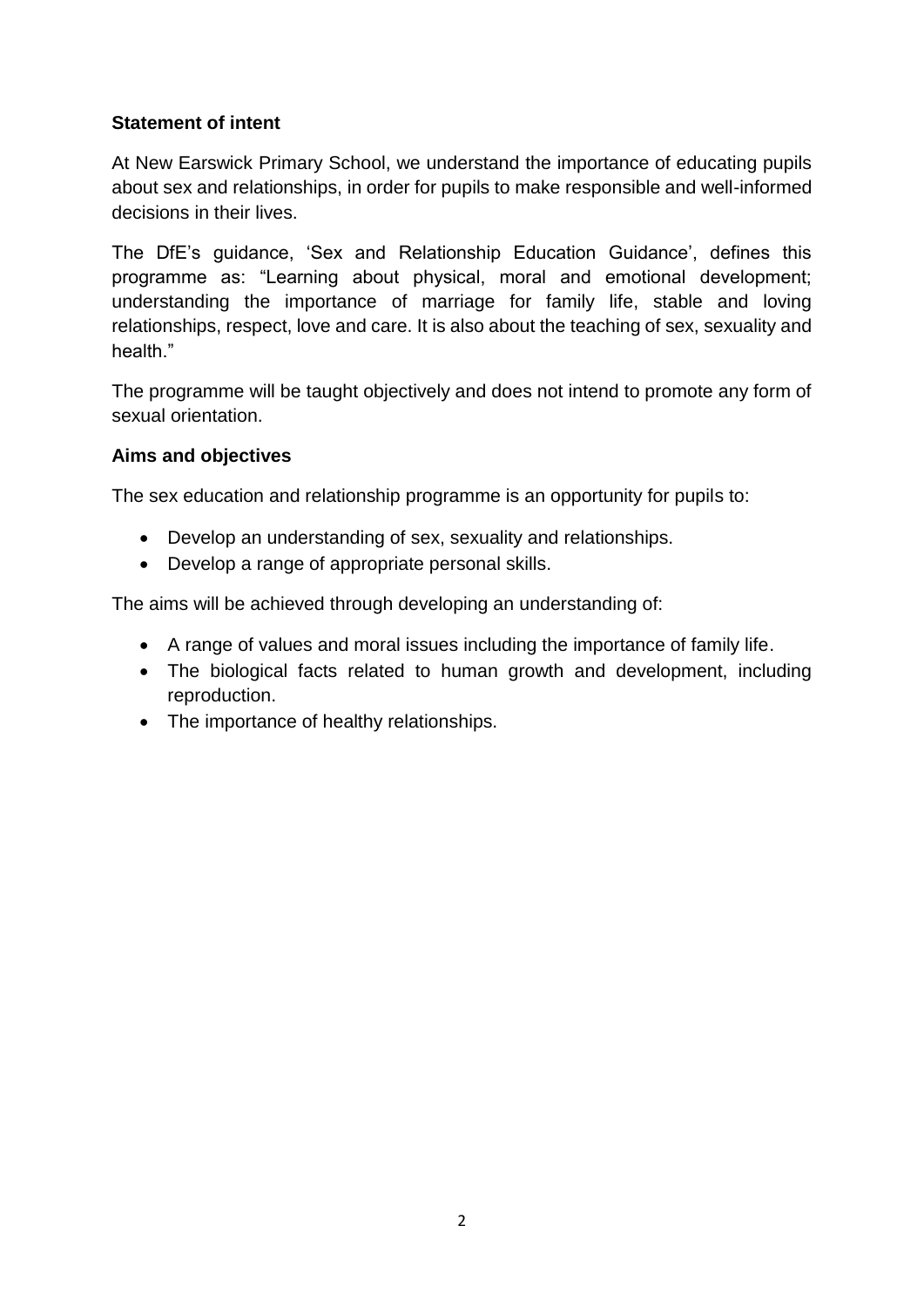# **1. Legislation**

- 1.1. This policy has due regard to legislation and statutory guidance including, but not limited to, the following:
	- Section 80A of the Education Act 2002
	- Children and Social Work Act 2017
	- The Relationships Education, Relationships and Sex Education and Health Education (England) Regulations 2019
	- Equality Act 2010
	- DfE (2019) 'Relationships, Education, Relationships and Sex Education (RSE) and Health Education'
	- DfE (2013) 'Science programmes of study: key stages 1 and 2'

# **2. Roles and responsibilities**

- 2.1. The **Local governing Committee** is responsible for:
	- Ensuring all pupils make progress in achieving the expected educational outcomes.
	- Ensuring the curriculum is well led, effectively managed and well planned.
	- Evaluating the quality of provision through regular and effective selfevaluation.
	- Ensuring teaching is delivered in ways that are accessible to all pupils with SEND.
	- Providing clear information for parents on subject content and their rights to request that their children are withdrawn.
	- Making sure the subjects are resourced, staffed and timetabled in a way that ensures the school can fulfil its legal obligations.

# 2.2. The **headteacher** is responsible for:

- The overall implementation of this policy.
- Ensuring staff are suitably trained to deliver the subjects.
- Ensuring that parents are fully informed of this policy.
- Reviewing requests from parents to withdraw their children from the subjects.
- Discussing requests for withdrawal with parents.
- Organising alternative education for pupils, where necessary, that is appropriate and purposeful.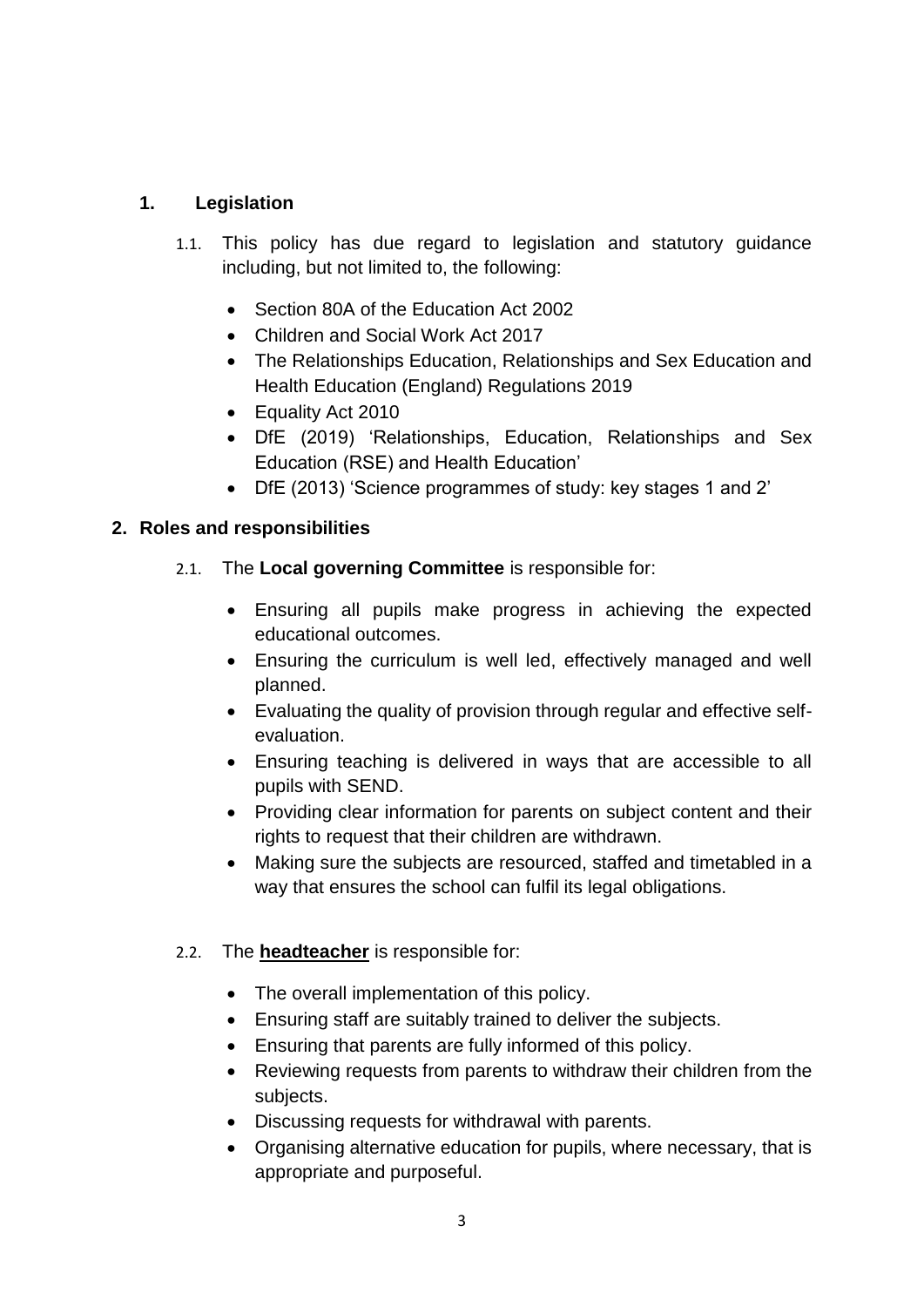- Reporting to the governing board on the effectiveness of this policy.
- Reviewing this policy on an **annual** basis.
- 2.3. The **relationships, sex and health education subject leader** is responsible for:
	- Overseeing the delivery of the subjects.
	- Ensuring the subjects are age-appropriate and high-quality.
	- Ensuring teachers are provided with adequate resources to support teaching of the subjects.
	- Ensuring the school meets its statutory requirements in relation to the relationships, sex and health curriculum.
	- Ensuring the relationships, sex and health curriculum is inclusive and accessible for all pupils.
	- Working with other subject leaders to ensure the relationships, sex and health curriculum complements, but does not duplicate, the content covered in the national curriculum.
	- Monitoring and evaluating the effectiveness of the subjects and providing reports to the headteacher.

# **3. Organisation of the Curriculum**

- 3.1. Classes may be taught in gender-segregated groups dependent upon the nature of the topic being delivered at the time, and the cultural background of pupils where it is only appropriate to discuss the body in single gender groups.
- 3.2. Throughout every year group, appropriate diagrams, videos, books, games, discussion and practical activities will be used to assist learning.
- 3.3. Inappropriate images, videos, etc. will not be used, and resources will be selected with sensitivity given to the age and cultural background of pupils.
- 3.4. Pupils will be prevented from accessing inappropriate materials on the internet when using such to assist with their learning. The prevention measures taken to ensure this, are outlined in the school' s E-safety Policy, and Acceptable Terms of Use Agreement.
- 3.5. Teachers will establish what is appropriate for one-to-one and wholeclass settings, and alter their teaching of the programme accordingly.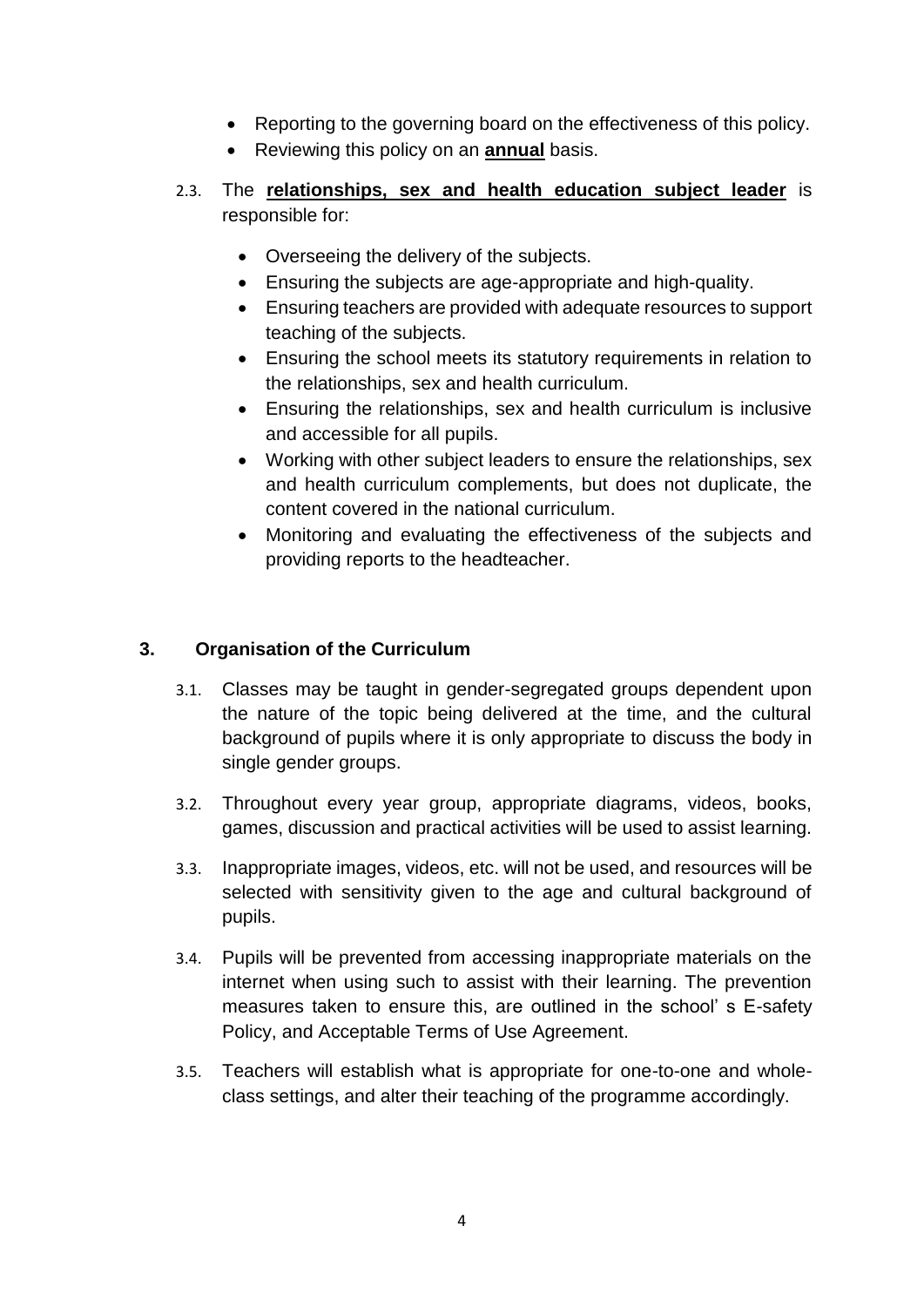- 3.6. Teachers will ensure that pupils' views are listened to and will encourage them to ask questions and engage in discussion. Teachers will answer questions sensitively and honestly.
- 3.7. The programme will be designed as to focus on boys as much as girls and activities will be planned to ensure both are actively involved, matching their different learning styles.
- 3.8. Teachers will focus heavily on the importance of marriage and healthy relationships, though sensitivity will always be given as to not stigmatise pupils on the basis of their home circumstances.
- 3.9. The school understands that pupils with special education needs and disabilities (SEND) are entitled to learn about sex and relationship education, and the programme will be designed to be inclusive of all pupils.
- 3.10. Teachers will understand that they may need to be more explicit and adapt their planning of work in order to appropriately deliver the programme to pupils with SEND.
- 3.11. At all points of delivery of this programme, parents/carers will be consulted and their views will be valued. What will be taught and how, will be planned in conjunction with parents/carers.
- 3.12. External experts may be invited to assist from time-to-time with the delivery of the sex and relationship education programme, but will be expected to comply with the provisions of this policy.
- 3.13. The relationship and sex education programme will be developed in conjunction with the views of teachers, pupils and parents by the PSHE coordinator, in accordance with DfE recommendations.
- 3.14. The majority of the programme will be delivered through the personal, social, health and economic (PSHE) education in the SCARF program, with statutory sex education aspects taught via the science curriculum.
- 3.15. At key stage 1 and key stage 2, the topics are broken down into specific areas that will be taught appropriate to pupils' ages.
- 3.16. Inappropriate images, videos, etc., will not be used, and resources will be selected with sensitivity given to the age, developmental stage and cultural background of pupils.
- 3.17. Pupils will be prevented from accessing inappropriate materials on the internet when using such to assist with their learning. The prevention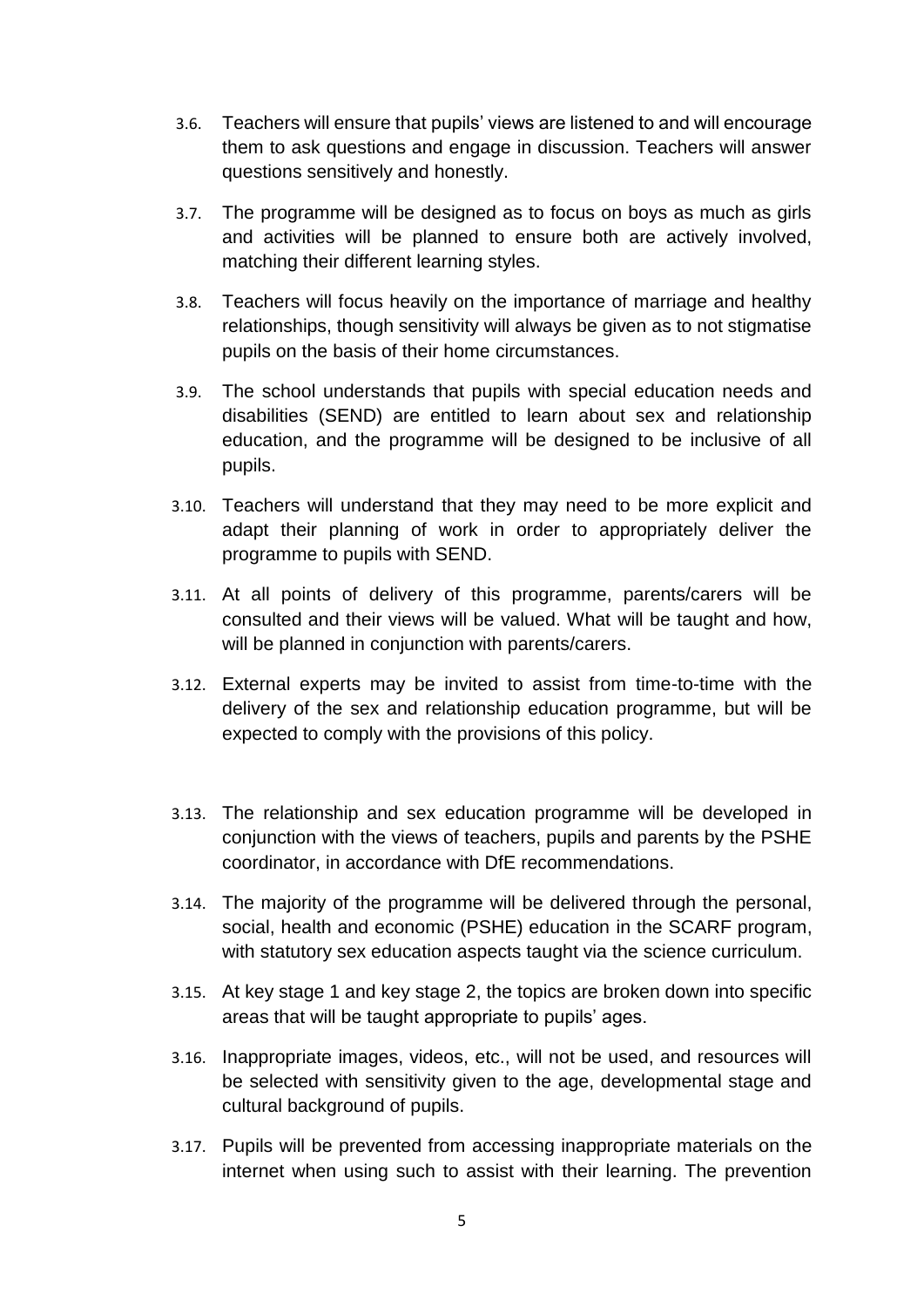measures taken to ensure this are outlined in the school's **E-safety Policy**.

- 3.18. Teachers will establish what is appropriate for one-to-one and wholeclass settings, and alter their teaching of the programme accordingly.
- 3.19. Teachers will ensure that pupils' views are listened to and will encourage them to ask questions and engage in discussion. Teachers will answer questions sensitively, honestly and appropriate to the pupil's age.
- 3.20. The programme will be designed to focus on boys as much as girls, and activities will be planned to ensure both are actively involved, matching their different learning styles.
- 3.21. Teachers will focus heavily on the importance of marriage and healthy relationships, though sensitivity will always be given as to not stigmatise pupils based on their home circumstances.
- 3.22. Teachers will ensure that lesson plans are centred around reducing stigma, particularly in relation to mental wellbeing, and encouraging openness through discussion activities and group work.
- 3.23. Teachers will ensure lesson plans focus on challenging perceived views of pupils based on protected characteristics, through exploration of, and developing mutual respect for, those different to themselves.

## **4. Consultation with parents**

- 4.1. The school understands that the teaching of some aspects of the programme may be of concern to parents/carers.
- 4.2. The school will ensure that no teachers express their personal views or beliefs when delivering the programme.
- 4.3. Parents/carers will be regularly consulted on the content of the programme, through meetings and letters, and the programme will therefore be planned in conjunction with parents/carers.
- 4.4. The school respects the legal right of parents/carers to withdraw their child from all or part of the sex and relationship education programme, except for those statutory parts included in the science national curriculum.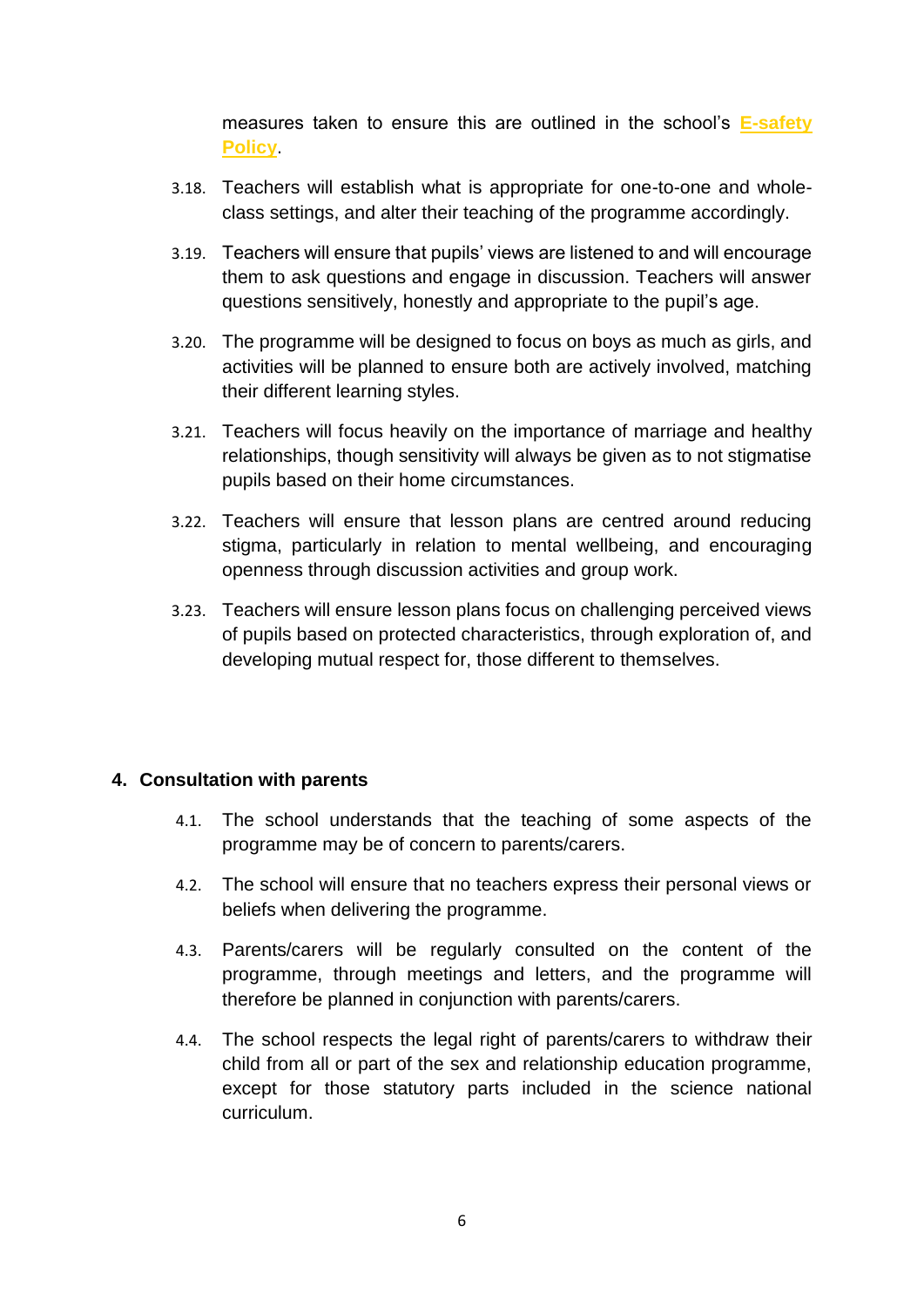4.5. A list of the statutory topics included in the science national curriculum at the different key stages, can be found in Appendix 2 - Science national [curriculum.](#page-26-0)

# **5. Relationships Education Overview**

### **YEAR 1**

| Autumn 1. Families and Friendships                | Autumn 2. Safe Relationships                       | Autumn 3. Respecting Ourselves and<br><b>Others</b> |
|---------------------------------------------------|----------------------------------------------------|-----------------------------------------------------|
| Who are our special people?                       | Who can help? (1)                                  | <b>Good friends</b>                                 |
| Our special people balloons                       | Who can help? (2)                                  |                                                     |
| Same or different?                                | Harold has a bad day                               | Keeping privates private                            |
| Surprises and secrets                             | It's not fair!                                     | Unkind, tease or bully?                             |
| Good or bad touches?                              | Why we have classroom rules                        |                                                     |
|                                                   | Harold's school rules                              |                                                     |
|                                                   |                                                    |                                                     |
| Spring 1. Belonging to a Community                | Spring 2. Media Literacy and Digital<br>Resilience | Spring 3. Money and Work                            |
| Taking care of something                          | <b>Sharing pictures</b>                            | Harold's money                                      |
| Around and about the school                       |                                                    | How should we look after our money?                 |
| How are you listening?                            |                                                    |                                                     |
| Pass on the praise!                               |                                                    |                                                     |
| Summer 1. Physical Health and Mental<br>Wellbeing | Summer 2. Growing and Changing                     | Summer 3. Keeping Safe                              |
| Eat well                                          | Thinking about feelings                            | What could Harold do?                               |
|                                                   |                                                    |                                                     |
|                                                   | Our feelings                                       | Taking care of a baby                               |
| Harold's wash and brush up                        | Feelings and bodies                                | <b>Basic first aid</b>                              |
| Catch it! Bin it! Kill it!                        | <b>Harold loses Geoffrey</b>                       |                                                     |
| I can eat a rainbow                               | Harold learns to ride his bike                     |                                                     |
| Super sleep                                       | Then and now                                       |                                                     |
| Healthy me                                        |                                                    |                                                     |
| Inside my wonderful body!                         |                                                    |                                                     |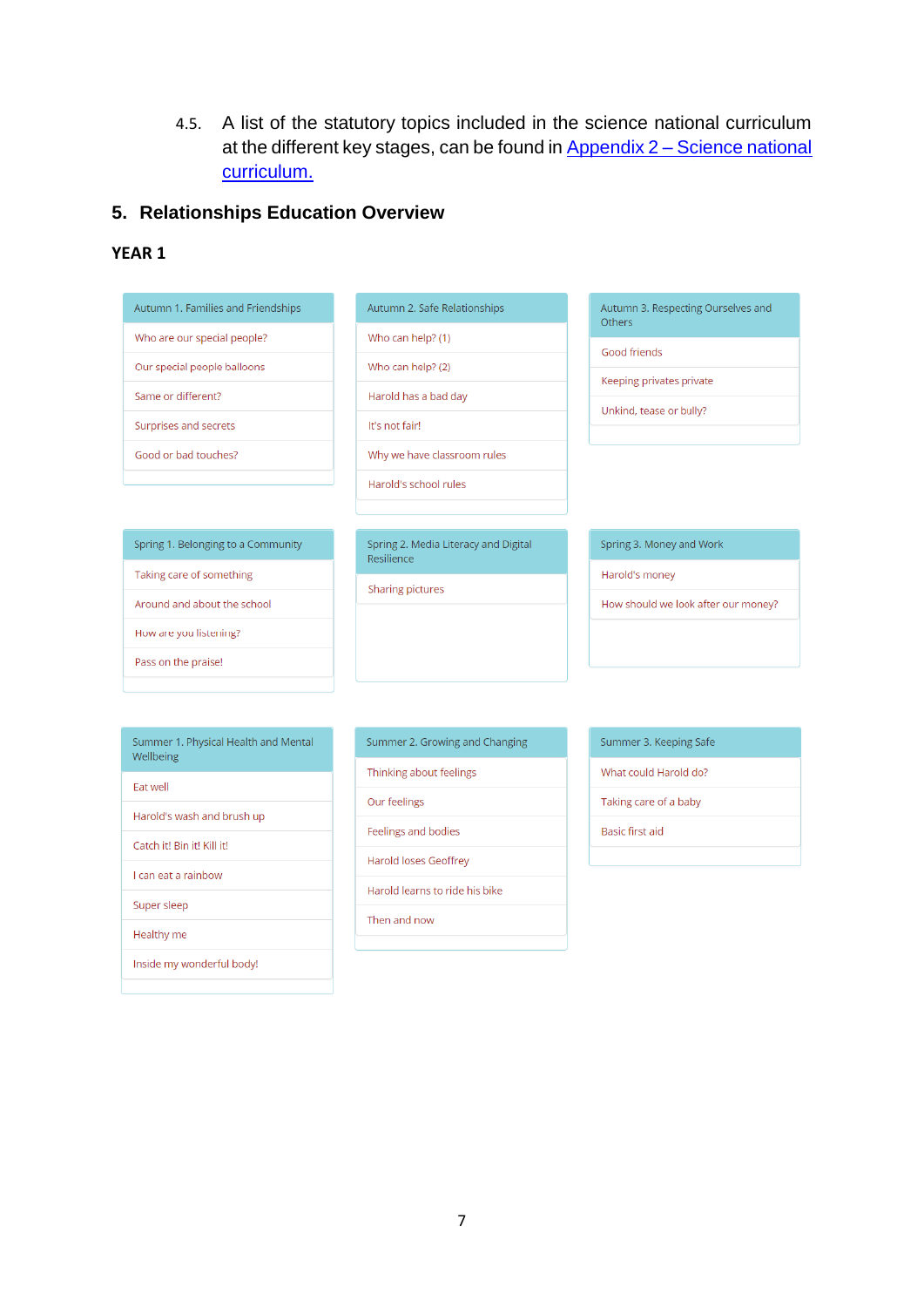- Autumn 1. Families and Friendships
- Being a good friend
- Getting on with others
- My special people
- Let's all be happy!
- An act of kindness

### Autumn 2. Safe Relationships

Should I tell?

I don't like that!

Bullying or teasing?

Don't do that!

Types of bullying

Feeling safe

Spring 2. Media Literacy and Digital Resilience

Playing games

- Autumn 3. Respecting Ourselves and Others
- Solve the problem
- A helping hand
- How are you feeling today?

How do we make others feel?

What makes us who we are?

### Spring 3. Money and Work

Harold saves for something special

Harold goes camping

### Spring 1. Belonging to a Community

Our ideal classroom (1)

Our ideal classroom (2)

How can we look after our environment?

When I feel like erupting

When someone is feeling left out

#### Summer 1. Physical Health and Mental Wellbeing

Harold's postcard - helping us to keep clean and healthy

My day

Harold's bathroom

My body needs...

What does my body do?

### Summer 2. Growing and Changing

You can do it!

Sam moves away

Haven't you grown!

My body, your body

Respecting privacy

Fun or not?

### Summer 3. Keeping Safe

How safe would you feel?

What should Harold say?

Harold's picnic

**Basic first aid** 

Some secrets should never be kept

8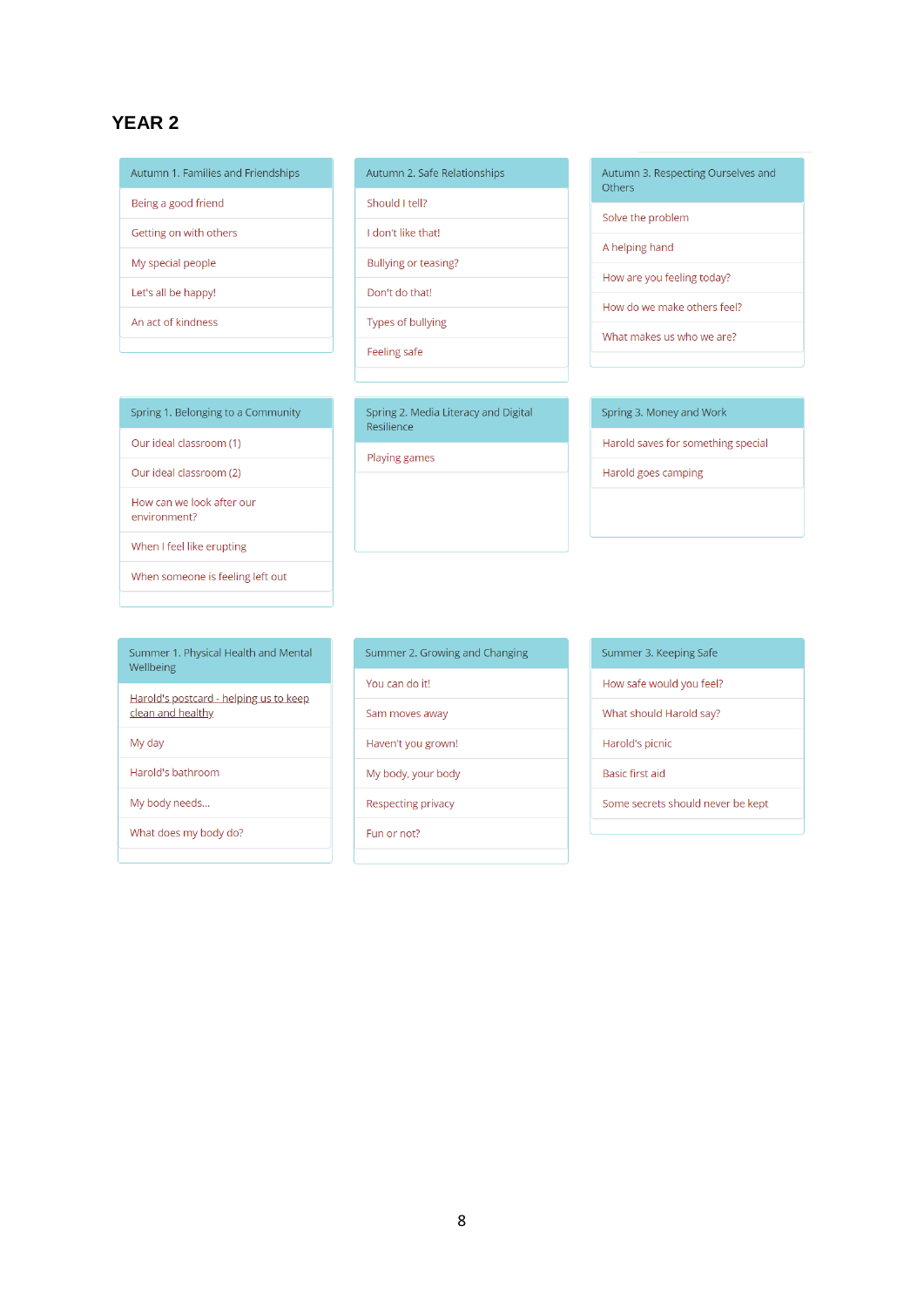Autumn 1. Families and Friendships

Family and friends

Looking after our special people

Our friends and neighbours

Autumn 2. Safe Relationships

Secret or surprise?

Zeb

Helping each other to stay safe

Safe or unsafe?

Others Respect and challenge How can we solve this problem? Getting on with your nerves!

Autumn 3. Respecting Ourselves and

Friends are special

For or against?

Tangram team challenge

Thunks

- Spring 1. Belonging to a Community
- As a rule

Let's have a tidy up!

My community

Our helpful volunteers

Harold's environment project

Summer 1. Physical Health and Mental

Spring 2. Media Literacy and Digital Resilience

Super Searcher

None of your business!

**Relationship Tree** 

Recount task

### Summer 2. Growing and Changing

Let's celebrate our differences

Body space

My changing body

Raisin challenge (1)

Earning money

Top talents

I am fantastic!

### Summer 3. Keeping Safe

The Risk Robot

Danger or risk?

Dan's dare

**Basic first aid** 

Derek cooks dinner! (healthy eating) My special pet Body team work

Poorly Harold

Wellbeing

Help or harm?

Alcohol and cigarettes: the facts

Spring 3. Money and Work Can Harold afford it?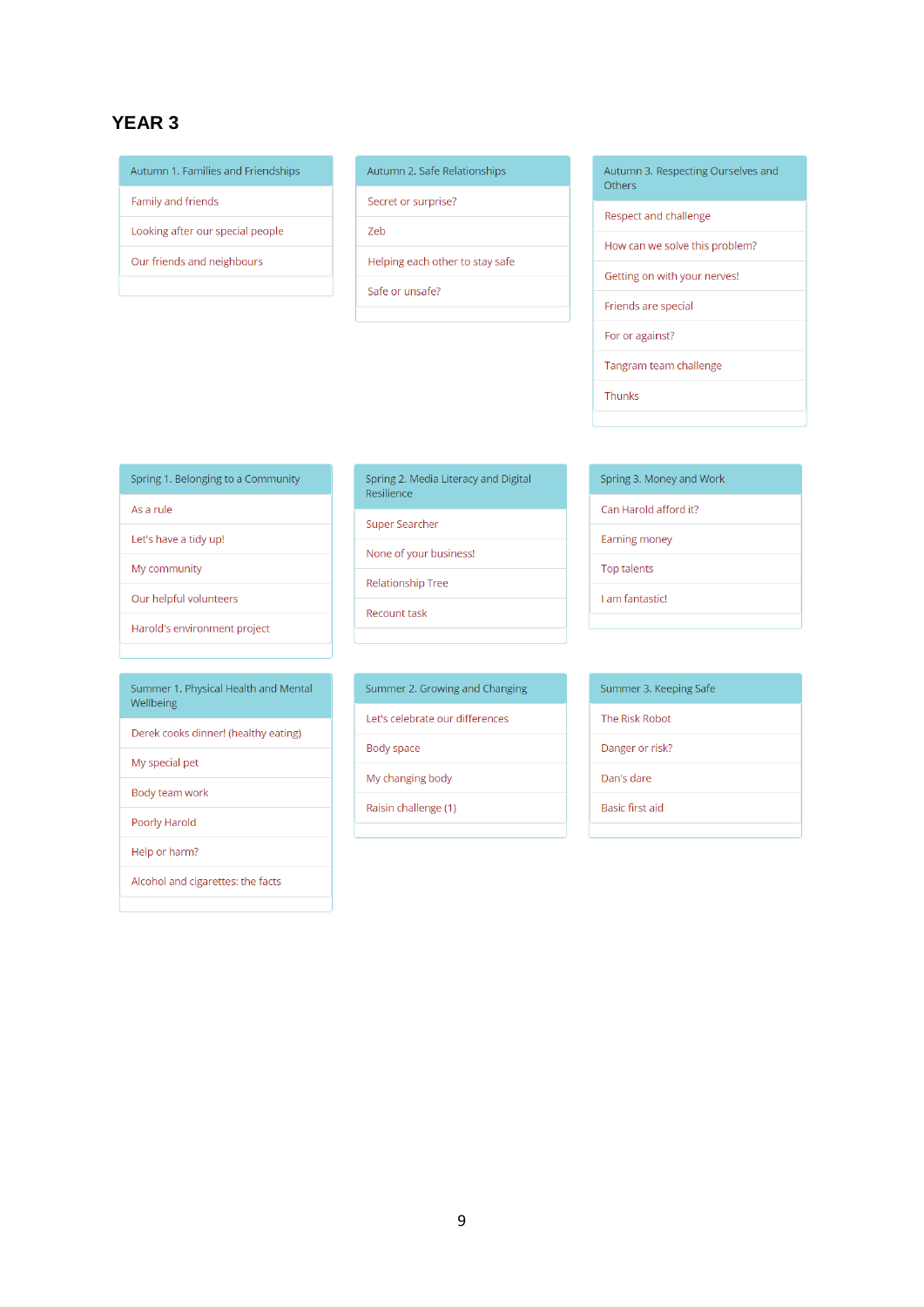Autumn 1. Families and Friendships

### Ok or not ok? (part 1)

- Ok or not ok? (part 2)
- Friend or acquaintance?

### Autumn 2. Safe Relationships

#### An email from Harold!

- Who helps us stay healthy and safe?
- **Different feelings**
- Secret or surprise?
- Under pressure
- How dare you!
- Autumn 3. Respecting Ourselves and Others
- Human machines

The people we share our world with

 $\ddot{\phantom{a}}$ 

- Islands
- What makes me ME!
- What would I do?
- Can you sort it?
- Making choices

- Spring 1. Belonging to a Community
- Harold's Seven Rs

Logo quiz

Volunteering is cool

How do we make a difference?

#### My school community (1)

| Summer 1. Physical Health and Mental<br>Wellbeing |
|---------------------------------------------------|
| <b>SCARE Hotel</b>                                |
| All change!                                       |
| <b>Basic first aid</b>                            |
| When feelings change                              |
| Safety in numbers                                 |

#### Spring 2. Media Literacy and Digital Resilience

Picture Wise

That is such a stereotype!

In the news!

Raisin challenge (2)

#### Summer 2. Growing and Changing

Moving house

My feelings are all over the place!

Together

Period positive

### Spring 3. Money and Work

Harold's expenses

Why pay taxes?

It's your right

### Summer 3. Keeping Safe

Danger, risk or hazard?

Keeping ourselves safe

Medicines: check the label

Know the norms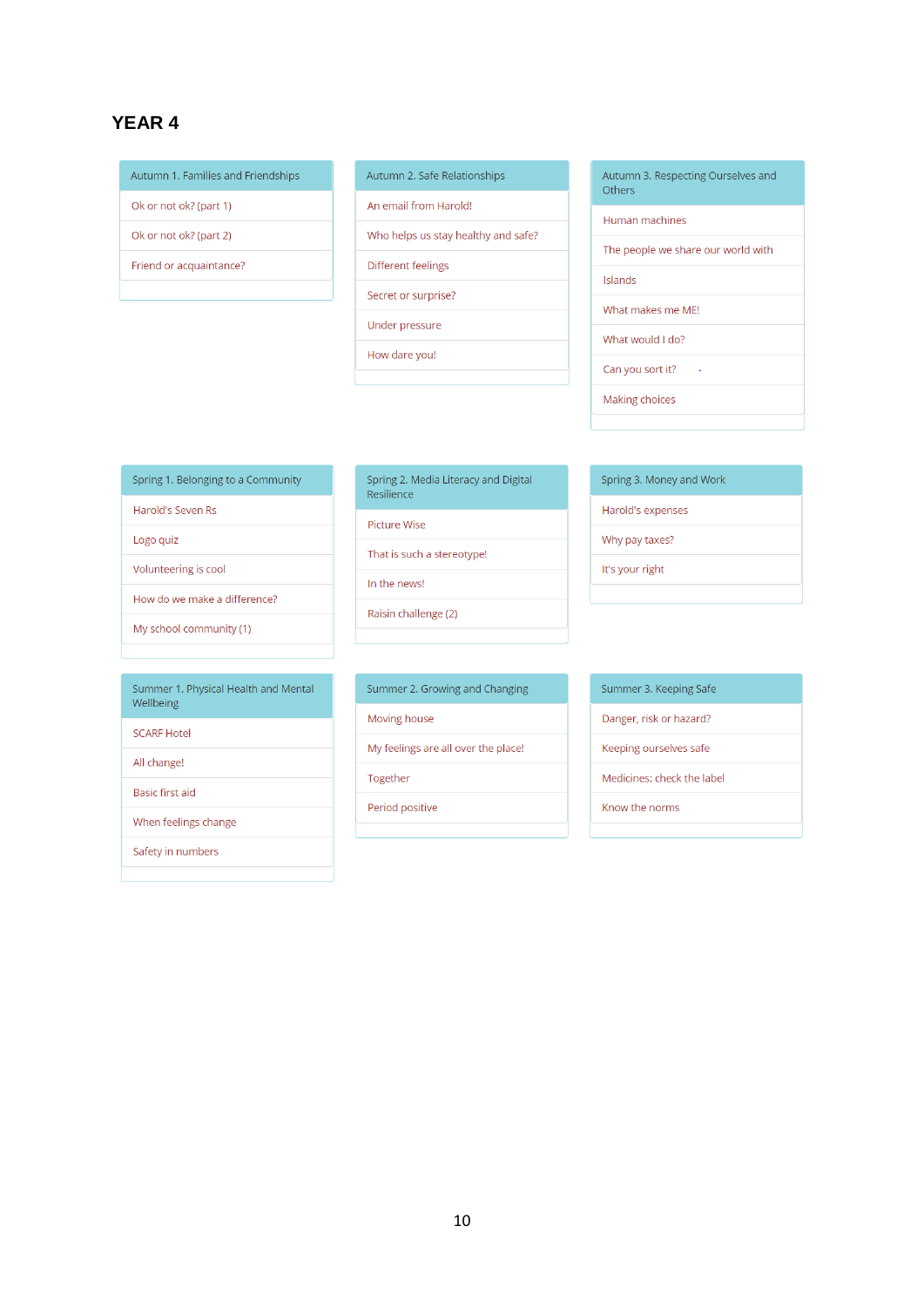Autumn 1. Families and Friendships

Qualities of friendship

How good a friend are you?

- Being assertive
- Relationship cake recipe

### Autumn 2. Safe Relationships

Independence and responsibility

Taking notice of our feelings

Dear Ash

Help! I'm a teenager - get me out of here!

How are they feeling?

- Autumn 3. Respecting Ourselves and Others Happy being me
- Kind conversations
	-
- It could happen to anyone
- **Collaboration Challenge!**
- The land of the Red People

- Spring 1. Belonging to a Community
- Local councils

Rights, responsibilities and duties

My school community (2)

Mo makes a difference

## Summer 1. Physical Health and Mental Wellbeing

Smoking: what is normal?

Would you risk it?

Drugs: true or false?

It all adds up!

'Thunking' about habits

Getting fit

What's the story?

# Spring 2. Media Literacy and Digital Resilience Star qualities?

Spot bullying

Communication

Fact or opinion?

Play, like, share

#### Summer 2. Growing and Changing

Stop, start, stereotypes

Is it true?

Growing up and changing bodies

Changing bodies and feelings

### Spring 3. Money and Work

Different skills

Boys will be boys? - challenging workplace gender stereotypes

Give and take

#### Summer 3. Keeping Safe

Ella's diary dilemma

**Decision dilemmas** 

Jay's dilemma

- **Spending wisely** Lend us a fiver!
	-
	- **Basic first aid**

Our emotional needs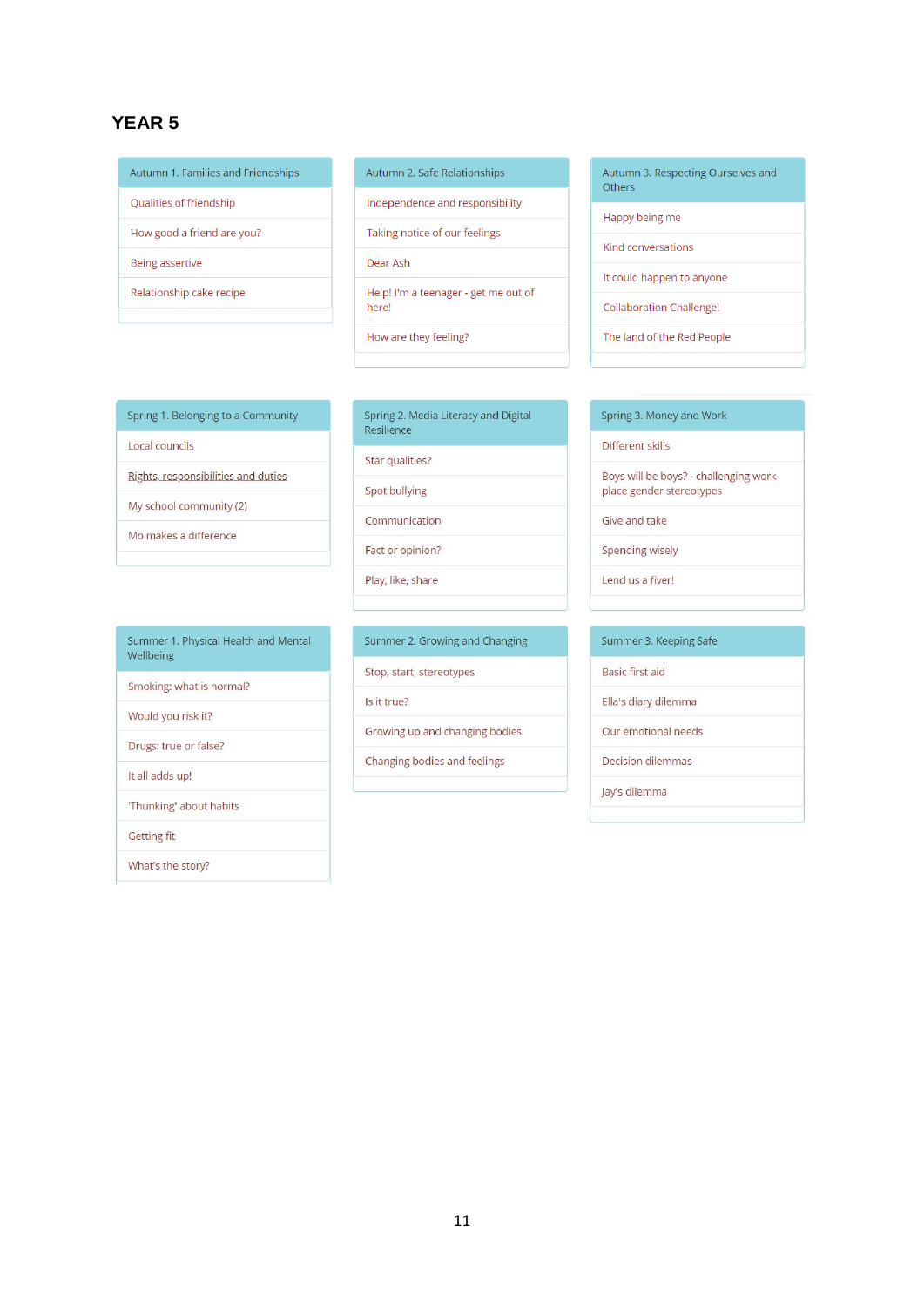# YEAR<sub>6</sub>

Autumn 1. Families and Friendships

### Don't force me

Dear Ash

Advertising friendships!

### Autumn 2. Safe Relationships

Solve the friendship problem

OK to be different

Behave yourself

Assertiveness skills (formerly Behave yourself - 2)

Acting appropriately

What's the risk? (1)

Autumn 3. Respecting Ourselves and Others

Dan's day

Respecting differences

Working together

Let's negotiate

| Spring 1. Belonging to a Community |  |  |
|------------------------------------|--|--|
|------------------------------------|--|--|

Boys will be boys? - challenging gender stereotypes

Media manipulation

We have more in common than not

Tolerance and respect for others

### Spring 2. Media Literacy and Digital Resilience

It's a puzzle

Think before you click!

**Traffic lights** 

Two sides to every story

Fakebook friends

To share or not to share?

I look great!

Spring 3. Money and Work What's it worth?

Jobs and taxes This will be your life!

Summer 3. Keeping Safe

**Rat Park** 

What sort of drug is...?

Drugs: it's the law!

- Alcohol: what is normal?
- Pressure online

### Summer 1. Physical Health and Mental Wellbeing

Five Ways to Wellbeing project

Joe's story (part 1)

Our recommendations

| Summer 2. Growing and Changing        |
|---------------------------------------|
| Is this normal?                       |
| Helpful or unhelpful? Managing change |

Making babies

What's the risk? (2)

What is HIV?

# Families and people who care for me

- By the end of primary school, pupils will know:  $5.1.$ 
	- That families are important for them growing up because they can give love, security and stability.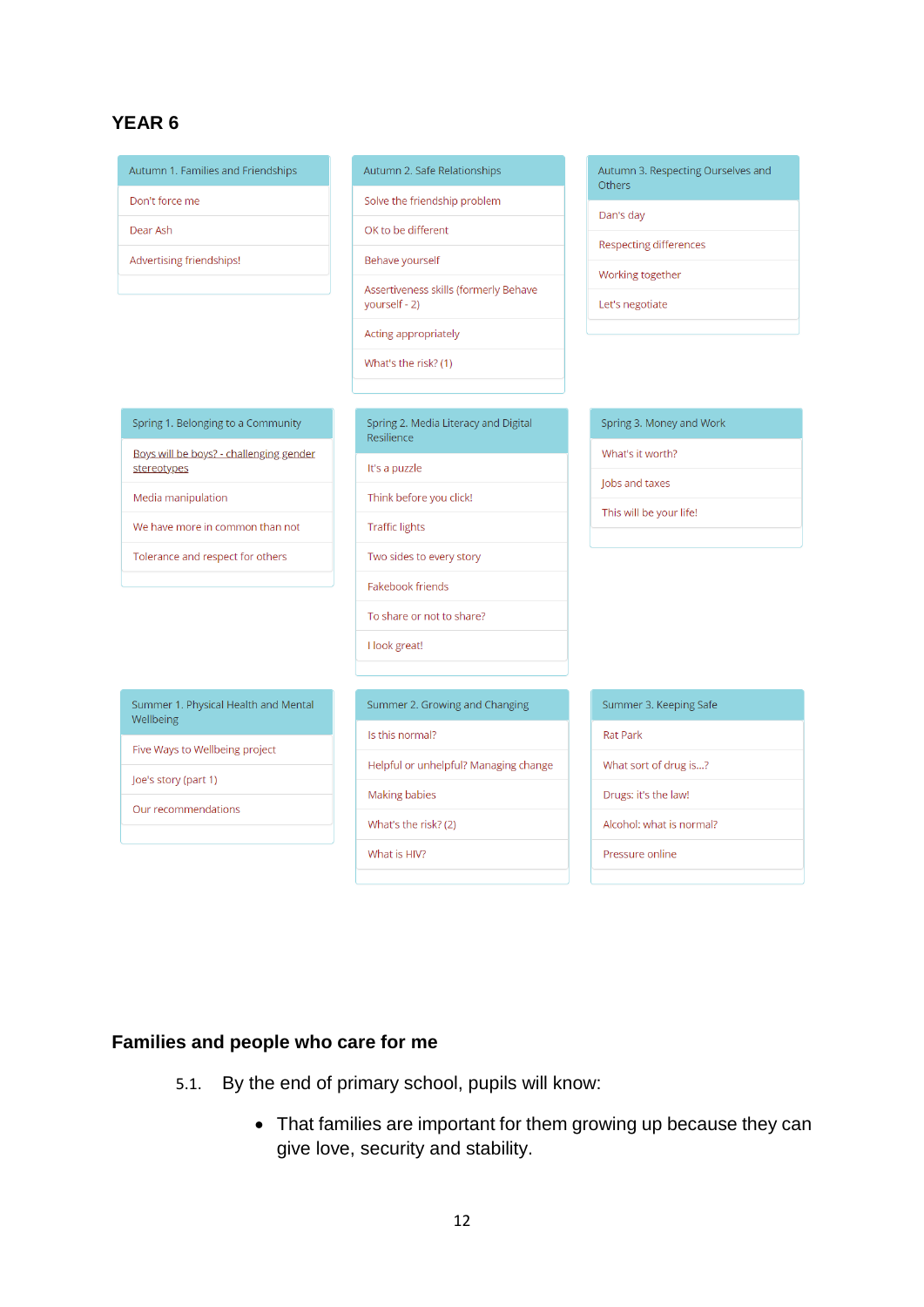- The characteristics of healthy family life, commitment to each other, including in times of difficulty, protection and care for children and other family members, the importance of spending time together and sharing each other's lives.
- That others' families, either in school or in the wider world, sometimes look different from their family, but that they should respect those differences and know that other children's families are also characterised by love and care.
- That stable, caring relationships, which may be of different types, are at the heart of happy families, and are important for children's security as they grow up.
- That marriage represents a formal and legally recognised commitment of two people to each other which is intended to be lifelong.
- How to recognise if family relationships are making them feel unhappy or unsafe, and how to seek help or advice from others if needed.

# **Caring friendships**

- 5.2. By the end of primary school, pupils will know:
	- How important friendships are in making us feel happy and secure, and how people choose and make friends.
	- The characteristics of friendships, including mutual respect, truthfulness, trustworthiness, loyalty, kindness, generosity, trust, sharing interests and experiences, and support with problems and difficulties.
	- That healthy friendships are positive and welcoming towards others, and do not make others feel lonely or excluded.
	- That most friendships have ups and downs, but that these can often be worked through so that the friendship is repaired or even strengthened, and that resorting to violence is never right.
	- How to recognise who to trust and who not to trust.
	- How to judge when a friendship is making them feel unhappy or uncomfortable.
	- How to manage conflict.
	- How to manage different situations and how to seek help from others if needed.

# **Respectful relationships**

5.3. By the end of primary school, pupils will know: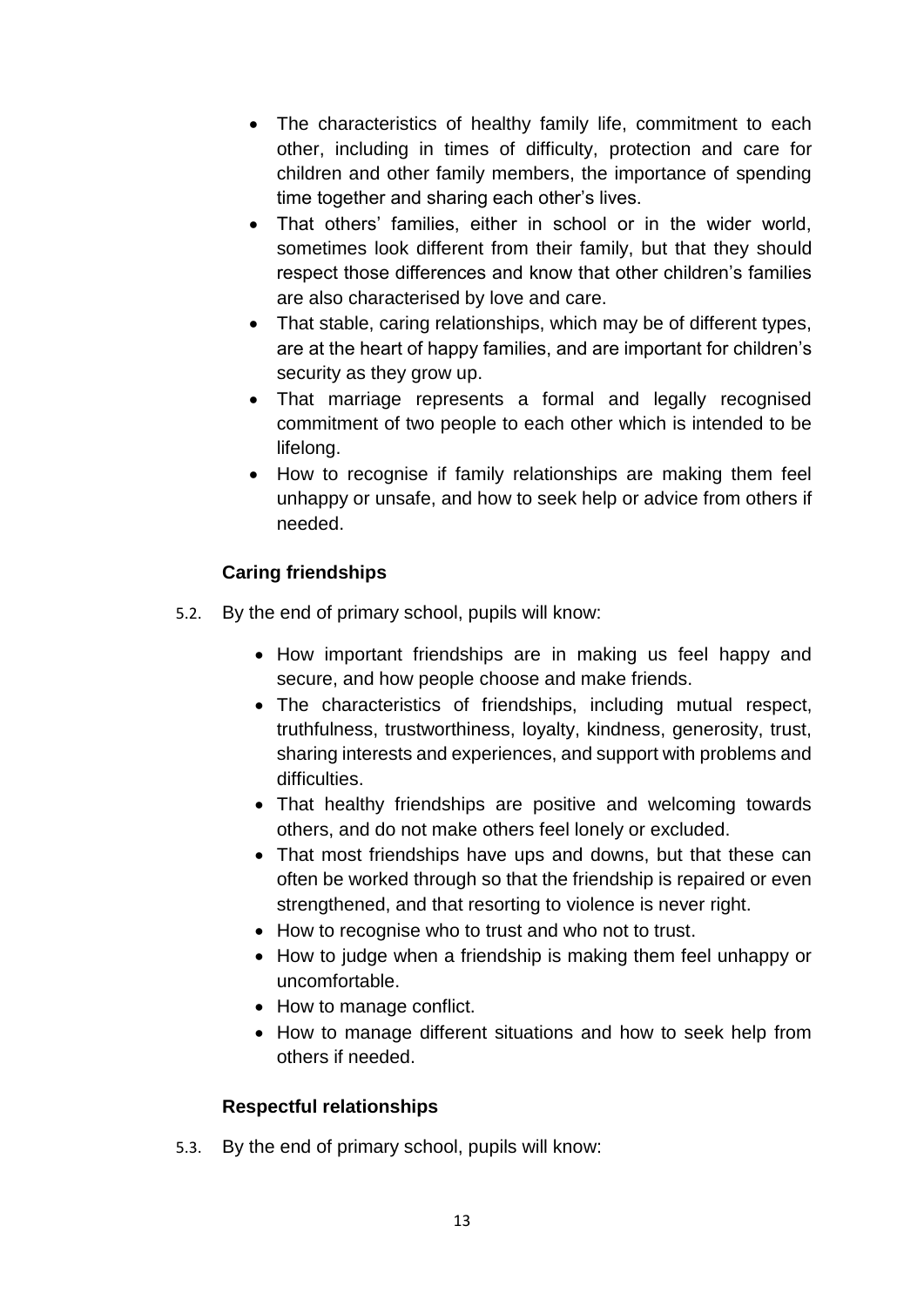- The importance of respecting others, even when they are very different from them (for example, physically, in character, personality or backgrounds), make different choices, or have different preferences or beliefs.
- Which practical steps they can take in a range of different contexts to improve or support respectful relationships.
- The conventions of courtesy and manners.
- The importance of self-respect and how this links to their own happiness.
- That in school and wider society they can expect to be treated with respect by others, and that in turn they should show due respect to others, including those in positions of authority.
- About the different types of bullying (including cyberbullying), the impact of bullying, responsibilities of bystanders to report bullying to an adult, and how to seek help.
- What a stereotype is, and how they can be unfair, negative or destructive.
- The importance of permission-seeking and giving in relationships with friends, peers and adults.

# **Online relationships**

- 5.4. By the end of primary school, pupils will know:
	- That people sometimes behave differently online, including pretending to be someone they are not.
	- That the same principles apply to online relationships as to faceto-face relationships, including the importance of respect for others online, even when we are anonymous.
	- The rules and principles for keeping safe online.
	- How to recognise harmful content and contact online, and how to report these.
	- How to critically consider their online friendships and sources of information.
	- The risks associated with people they have never met.
	- How information and data is shared and used online.

# **Being safe**

- 5.5. By the end of primary school, pupils will know:
	- What sorts of boundaries are appropriate in friendships with peers and others – including in a digital context.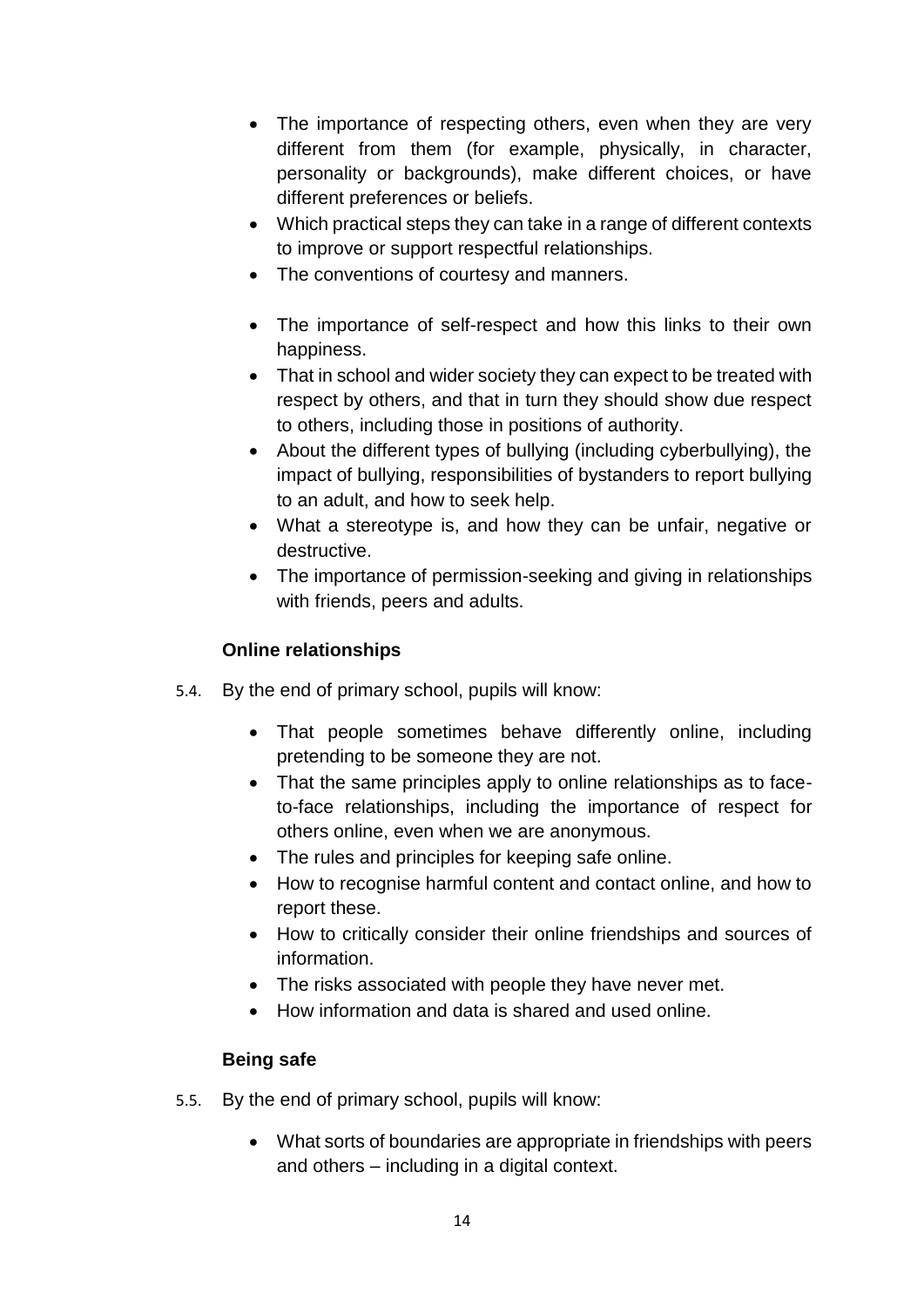- About the concept of privacy and the implications of it for both children and adults.
- That it is not always right to keep secrets if they relate to being safe.
- That each person's body belongs to them, and the differences between appropriate and inappropriate or unsafe physical, and other, contact.
- How to respond safely and appropriately to adults they may encounter (in all contexts, including online) who they do not know.
- How to recognise and report feelings of being unsafe or feeling bad about any adult.
- How to ask for advice or help for themselves and others, and to keep trying until they are heard.
- How to report concerns or abuse, and the vocabulary and confidence needed to do so.
- Where to seek advice, for example, from their family, their school and other sources.

# **6. Health Education Overview**

6.1. The focus at primary level is teaching the characteristics of good physical health and mental wellbeing.

## **Mental wellbeing**

- 6.2. By the end of primary school pupils will know:
	- That mental wellbeing is a normal part of daily life, in the same way as physical health.
	- That there is a normal range of emotions, e.g. happiness, sadness, anger, fear, surprise and nervousness.
	- The scale of emotions that humans experience in response to different experiences and situations.
	- How to recognise and talk about their emotions, including having a varied vocabulary of words to use when talking about their own and others' feelings.
	- How to judge whether what they are feeling and how they are behaving is appropriate and proportionate.
	- The benefits of physical exercise, time outdoors, community participation, and voluntary and service-based activity on mental wellbeing and happiness.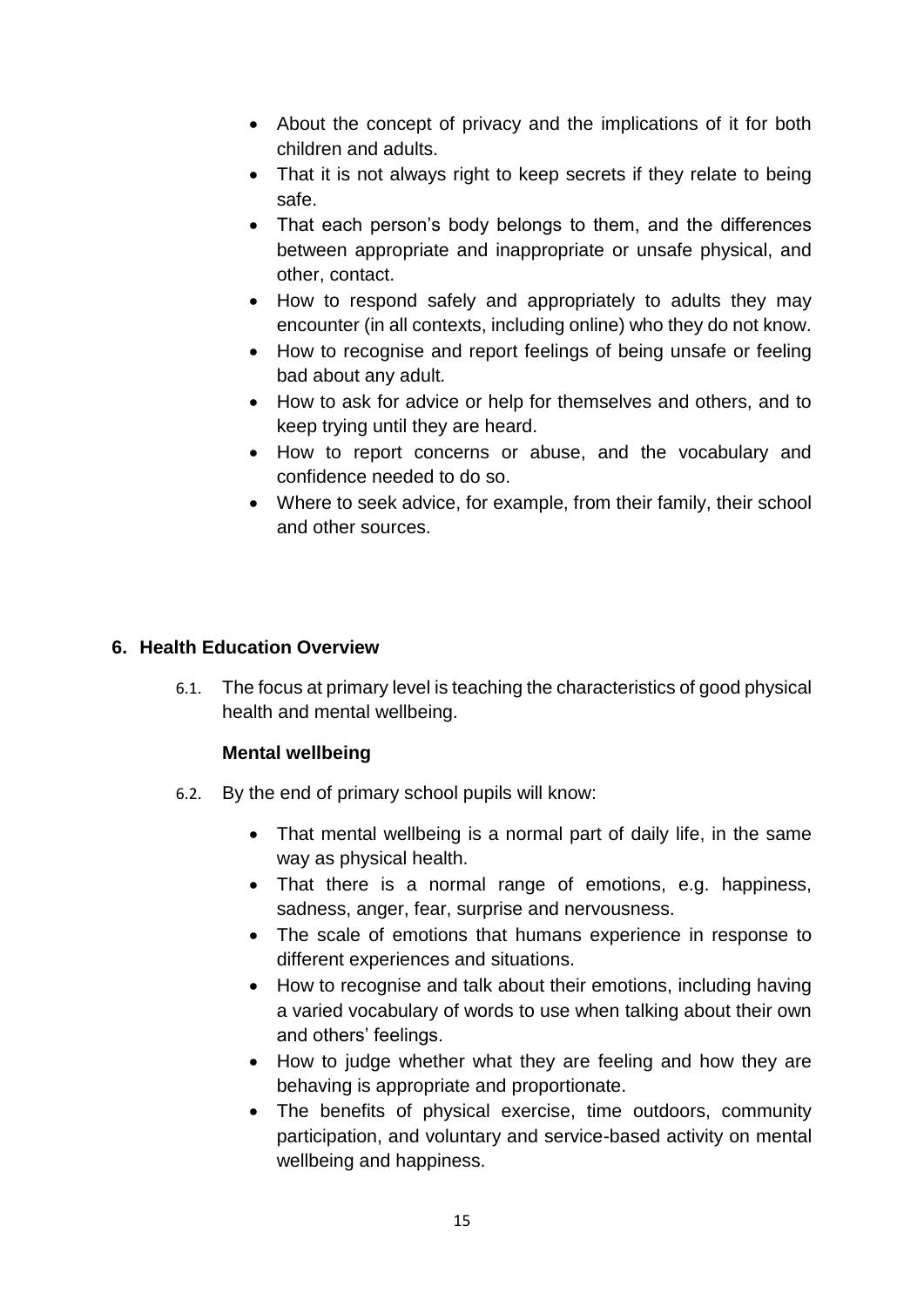- Simple self-care techniques, including the importance of rest, time spent with friends and family, and the benefits of hobbies and interests.
- How isolation and loneliness can affect children and that it is very important they discuss their feelings with an adult and seek support.
- That bullying (including cyberbullying) has a negative and often lasting impact on mental wellbeing.
- Where and how to seek support (including recognising the triggers for seeking support), extending to who in school they should speak to if they are worried about themselves or others.
- That it is common to experience mental ill health and, for the many people who do, the problems can be resolved if the right support is made available, especially if accessed early enough.

# **Internet safety and harms**

- 6.3. By the end of primary school, pupils will know:
	- That for most people, the internet is an integral part of life and has many benefits.
	- About the benefits of rationing time spent online.
	- The risks of excessive time spent on electronic devices.
	- The impact of positive and negative content online on their own and others' mental and physical wellbeing.
	- How to consider the effect of their online actions on others.
	- How to recognise and display respectful behaviour online.
	- The importance of keeping personal information private.
	- Why social media, some computer games and online gaming, for example, are age-restricted.
	- That the internet can also be a negative place where online abuse, trolling, bullying and harassment can take place, which can have a negative impact on mental health.
	- How to be a discerning consumer of information online, including understanding that information (inclusive of that from search engines) is ranked, selected and targeted.
	- Where and how to report concerns and get support with issues online.

# **Physical health and fitness**

6.4. By the end of primary school, pupils will know: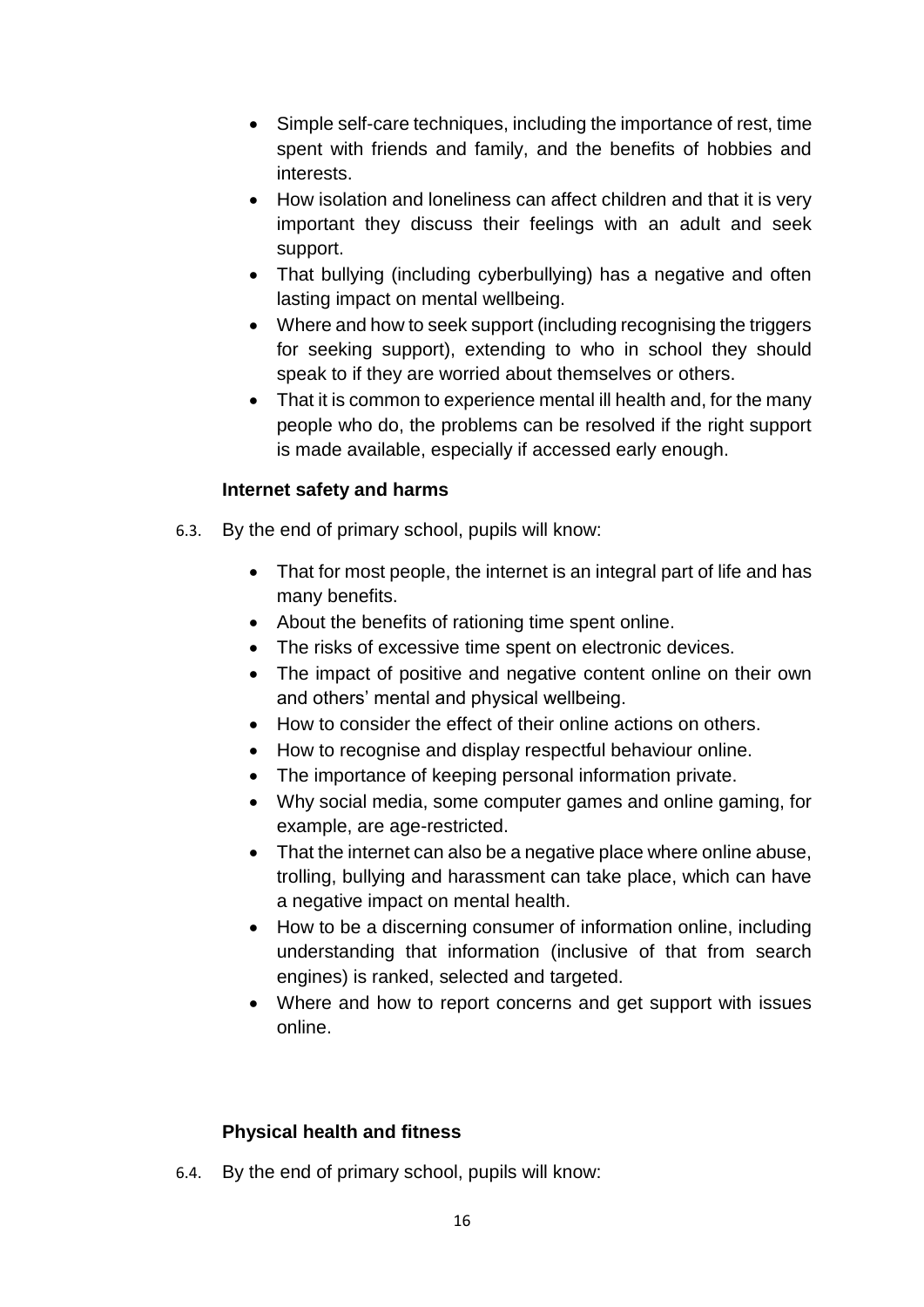- The characteristics and mental and physical benefits of an active lifestyle.
- The importance of building regular exercise into daily and weekly routines and how to achieve this, for example by walking or cycling to school, a daily active mile, or other forms of regular, vigorous exercise.
- The risks associated with an inactive lifestyle, including obesity.
- How and when to seek support, including which adults to speak to in school if they are worried about their health.

# **Healthy eating**

- 6.5. By the end of primary school, pupils will know:
	- What constitutes a healthy diet, including an understanding of calories and other nutritional content.
	- The principles of planning and preparing a range of healthy meals.
	- The characteristics of a poor diet and risks associated with unhealthy eating, including obesity, and other behaviours, e.g. the impact of alcohol on diet or health.

# **Drugs alcohol and tobacco**

- 6.6. By the end of primary school, pupils will know:
	- The facts about legal and illegal harmful substances and associated risks, including smoking, alcohol use and drug-taking.

# **Health and prevention**

- 6.7. By the end of primary school, pupils will know:
	- How to recognise early signs of physical illness, such as weight loss or unexplained changes to the body.
	- About safe and unsafe exposure to the sun, and how to reduce the risk of sun damage, including skin cancer.
	- The importance of sufficient good-quality sleep for good health, and that a lack of sleep can affect weight, mood and ability to learn.
	- About dental health and the benefits of good oral hygiene and dental flossing, including regular check-ups at the dentist.
	- About personal hygiene and germs including bacteria and viruses, how they are spread and treated, and the importance of hand washing.
	- The facts and science relating to immunisation and vaccination.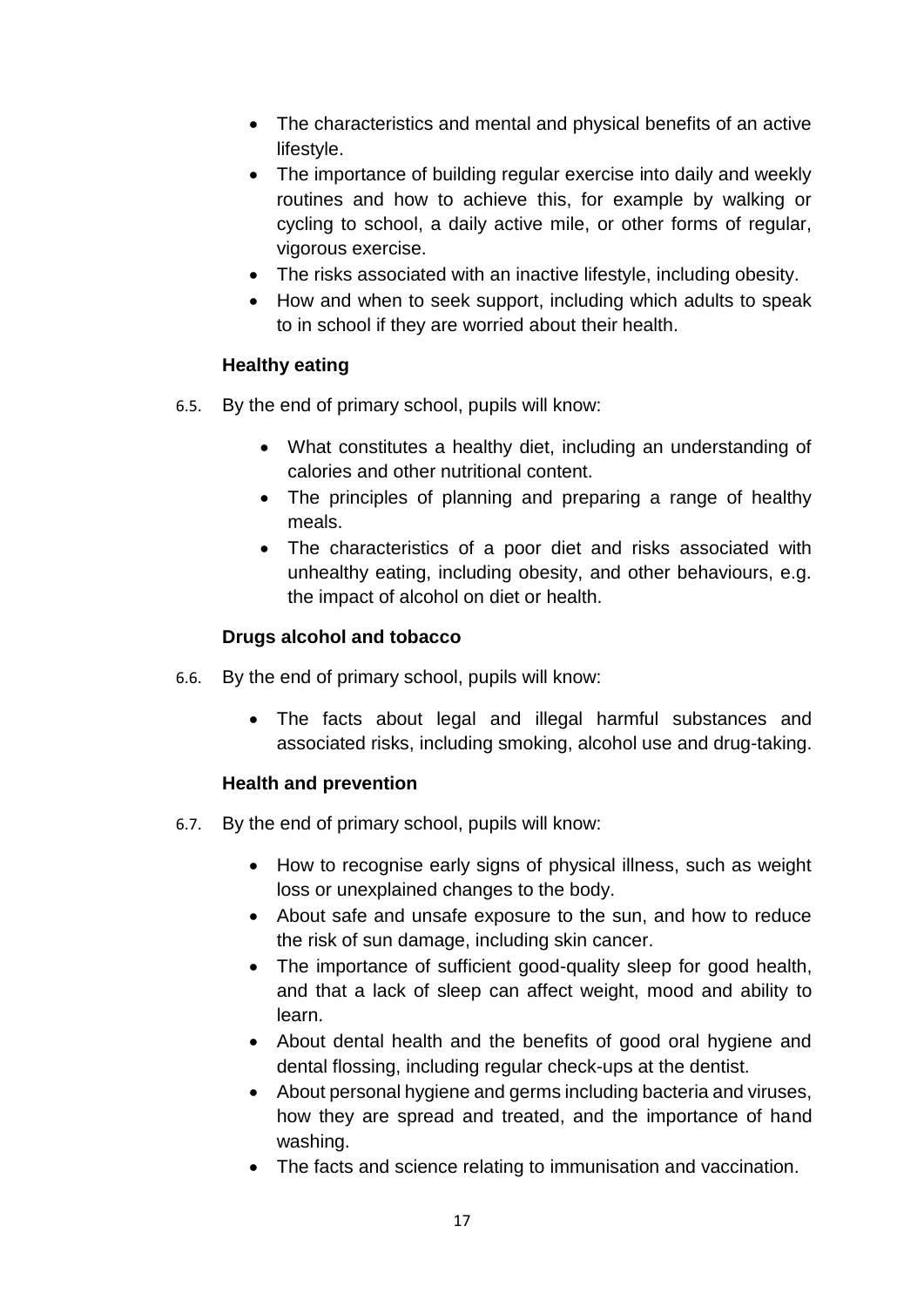# **Basic first aid**

- 6.8. By the end of primary school, pupils will know:
	- How to make a clear and efficient call to emergency services if necessary.
	- Concepts of basic first-aid, for example dealing with common injuries, including head injuries.

# **Changing adolescent body**

- 6.9. By the end of primary school, pupils will know:
	- Key facts about puberty and the changing adolescent body, particularly from age 9 through to age 11, including physical and emotional changes.
	- About menstrual wellbeing and key facts relating to the menstrual cycle.

# **7. Sex Education through the curriculum**

Elements of the topics for key stage 1 and 2 are statutory in accordance with the [science national curriculum](#page-26-0) and therefore must be taught.

# **Key stage 1**

- 7.1. Pupils in Year 1 are taught:
	- About the different ways in which they have changed since they were a baby, including the changes to their bodies.
	- Biological names for various body parts including penis, vagina, testicles and breasts.
	- The different words families may have for these body parts.
- 7.2. Pupils in Year 2 are taught:
	- To match the correct body parts to a male and female.
	- The function of clothing to make us look nice, keep us warm and keep certain parts of our bodies private.
	- About the process of aging and the fact that this cannot be controlled.

# **Key stage 2**

7.3. Pupils in Year 3 are taught: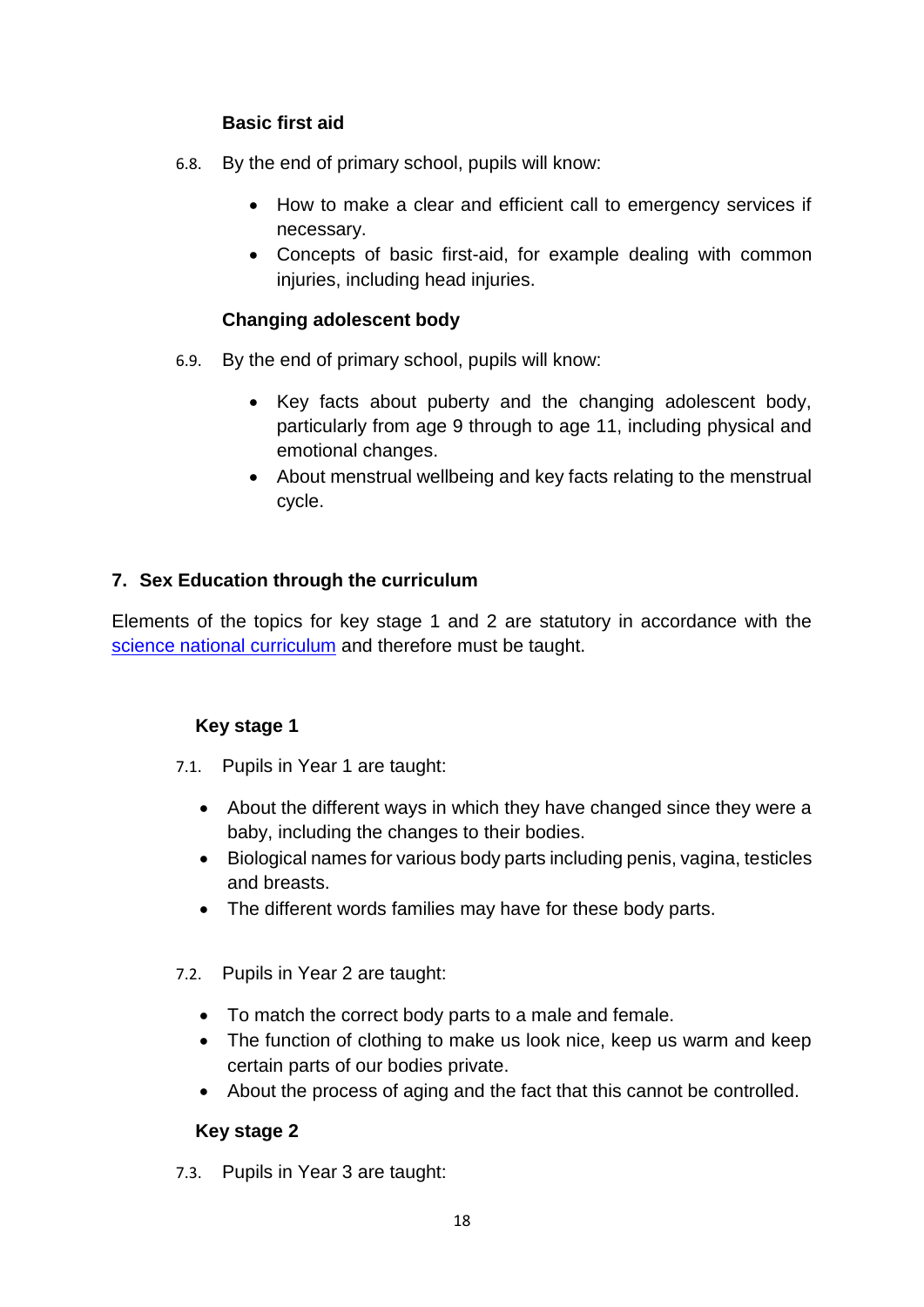- That humans reproduce and produce offspring.
- That women have babies and that in most animals, it is also the female that has babies.
- About the way a baby grows in its mother's uterus.
- About the word "puberty", and that this is used to explain when a child's body turns into an adult.
- About the importance of hygiene.
- The biological terminology used to describe changes in boys' and girls' bodies as they go through puberty.
- That puberty is necessary in order for the body to be able to make babies.
- About stereotypical ideas regarding parenting and family roles.
- 7.4. Pupils in Year 4 are taught:
	- That a baby is made when sperm from a man and a woman's egg joins.
	- That they were made by a sperm and an egg and therefore have some of the characteristics of each of their parents.
	- That girls begin periods once they have entered puberty and that this is a natural process necessary to being able to one day make a baby.
	- To identify some of the changes which have already happened to their bodies (e.g. growing taller) and accepting that they cannot change these.
	- About the importance of relationships, focussing on the development of friendships.
- 7.5. Pupils in Year 5 are taught:
	- More about how girls' and boys' bodies change during puberty, including how they might feel about these changes.
	- About 'self-image' and the idea that how they see themselves is not necessarily how others see them.
	- That attraction to others of the opposite or same sex is a natural part of growing up.
	- About what terms such as "gay" mean, as and when these terms arise.
	- About different situations and scenarios represented in the world around them (e.g. same sex parents).
	- To identify things that they are looking forward to about becoming a teenager and to understand that growing up brings responsibilities.
	- That the legal age for sexual consent is 16.
- 7.6. Pupils in Year 6 are taught:
	- That babies are made during sexual intercourse.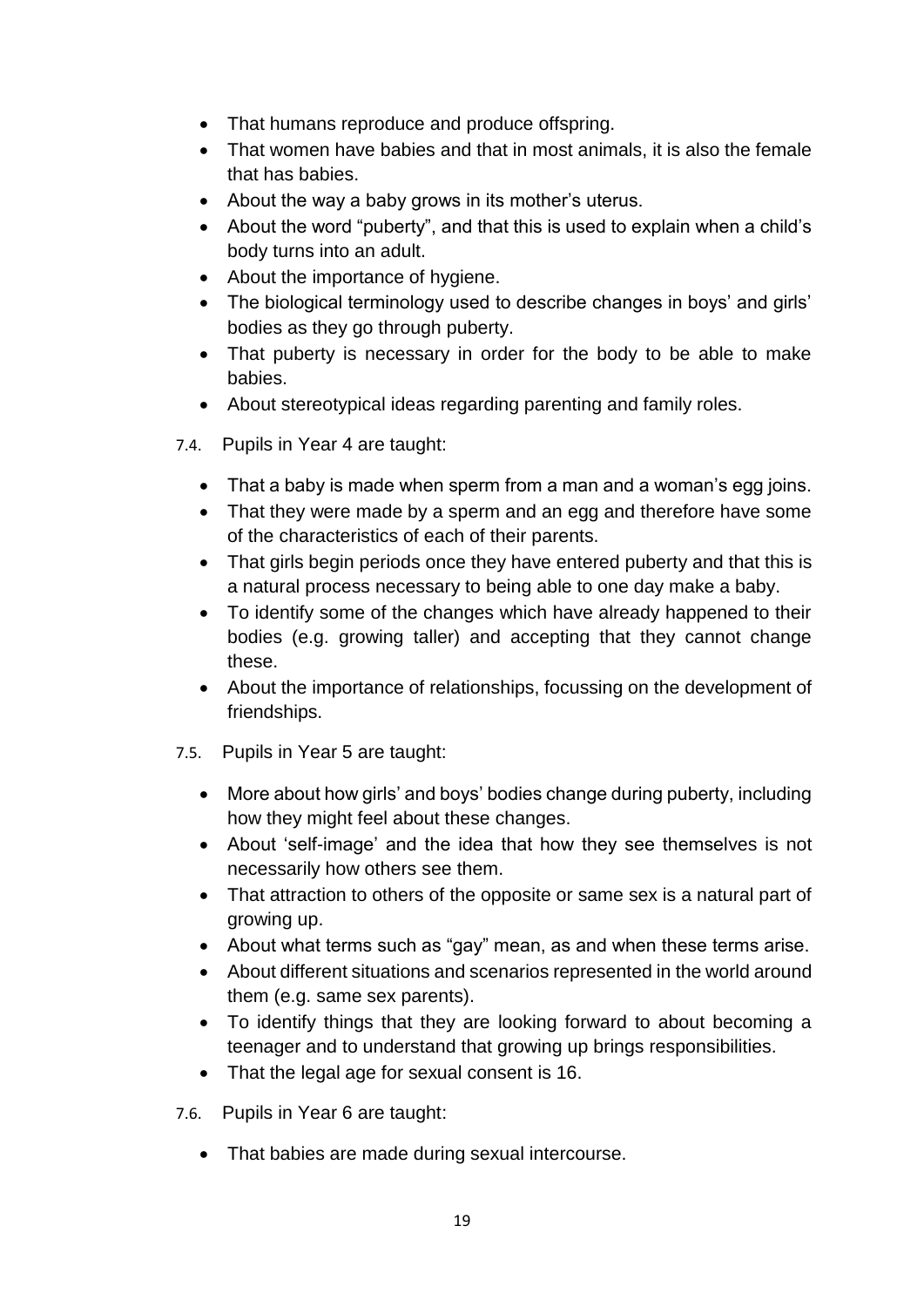- That having a baby is a choice which responsible adults make when they are with someone they love.
- Strategies for the development of positive self-image and self-esteem.
- To use their knowledge to answer questions their peers may have about getting older.
- The importance of looking after themselves physically and emotionally.
- The way in which being physically attracted to someone might change the nature of the relationship that they have with each other.
- About what to expect in secondary school and to discuss any worries that they might have about this transition.
- 7.7. During Year 6 classes, pupils may be taught in gender-segregated groups dependent upon the nature of the topic being taught.

# **8. Working with external experts**

In Upper Key Stage 2, Year 5 and Year 6 are offered sessions with Nurse Practitioners and Health Professionals on the following themes:

| Year 5 | Growing up and our changing bodies              |
|--------|-------------------------------------------------|
| Year 6 | Reproduction, personal health and contraception |

# **9. Equal opportunities and accessibility**

9.1. The school understands and abides by The Equality Act 2010, and fully respects the rights of pupils and staff members, regardless of any protected characteristics that he/she may have.

The school understands its responsibilities in relation to the Equality Act 2010, specifically that it must not unlawfully discriminate against any pupil because of their:

- Age
- Sex or sexual orientation
- Race
- Disability
- Religion or belief
- Gender reassignment
- Pregnancy or maternity
- Marriage or civil partnership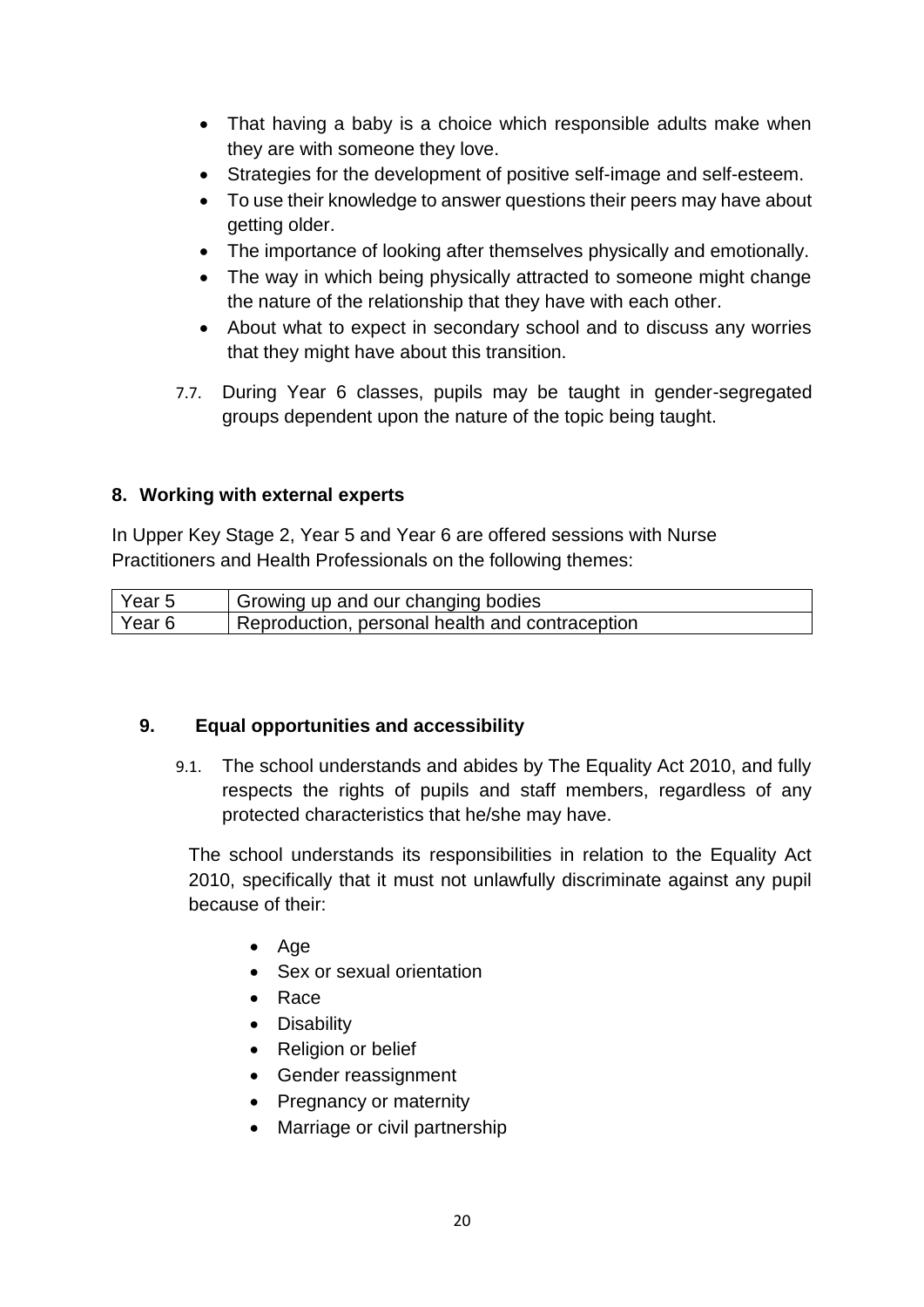- 9.2. The school is committed to making reasonable adjustments wherever possible to promote accessibility and inclusivity of the curriculum.
- 9.3. The school understands that pupils with SEND or other needs (such as those with social, emotional or mental health needs) are entitled to learn about relationships, **sex** and health education, and the programme will be designed to be inclusive of all pupils.
- 9.4. The school is dedicated to delivering the sex and relationship education programme with sensitivity and respect, avoiding any derogatory or prejudicial terms which may cause offence.
- 9.5. The SCARF program enables staff to access SEND resources right through from Reception to Age 11.
- 9.6. Through effective organisation and delivery of the subject, we will ensure that:
	- Core knowledge is sectioned into units of manageable size.
	- The required content is communicated to pupils clearly, in a carefully sequenced way, within a planned scheme of work.
	- Teaching includes sufficient and well-chosen opportunities and contexts for pupils to embed new knowledge so that it can be used confidently in real-life situations.
- 9.7. The curriculum is delivered proactively, such that it addresses issues in a timely way in line with current evidence on children's physical, emotional and sexual development.
- 9.8. Teaching of the curriculum reflects requirements set out in law, particularly the Equality Act 2010, so that pupils understand what the law does and does not allow, and the wider legal implications of the decisions they make.
- 9.9. At the point we consider it appropriate to teach pupils about LGBTQ+, we will ensure that this content is fully integrated into the relationships, **sex** and health curriculum, rather than delivered as a standalone unit or lesson.
- 9.10. Pupils will be taught about LGBTQ+ in **Year 6**; however, we will always consider the development and maturity of pupils before teaching this topic.
- 9.11. The school ensures that all teaching and materials are appropriate for the ages of the pupils, their religious backgrounds, their developmental stages and any additional needs, such as SEND.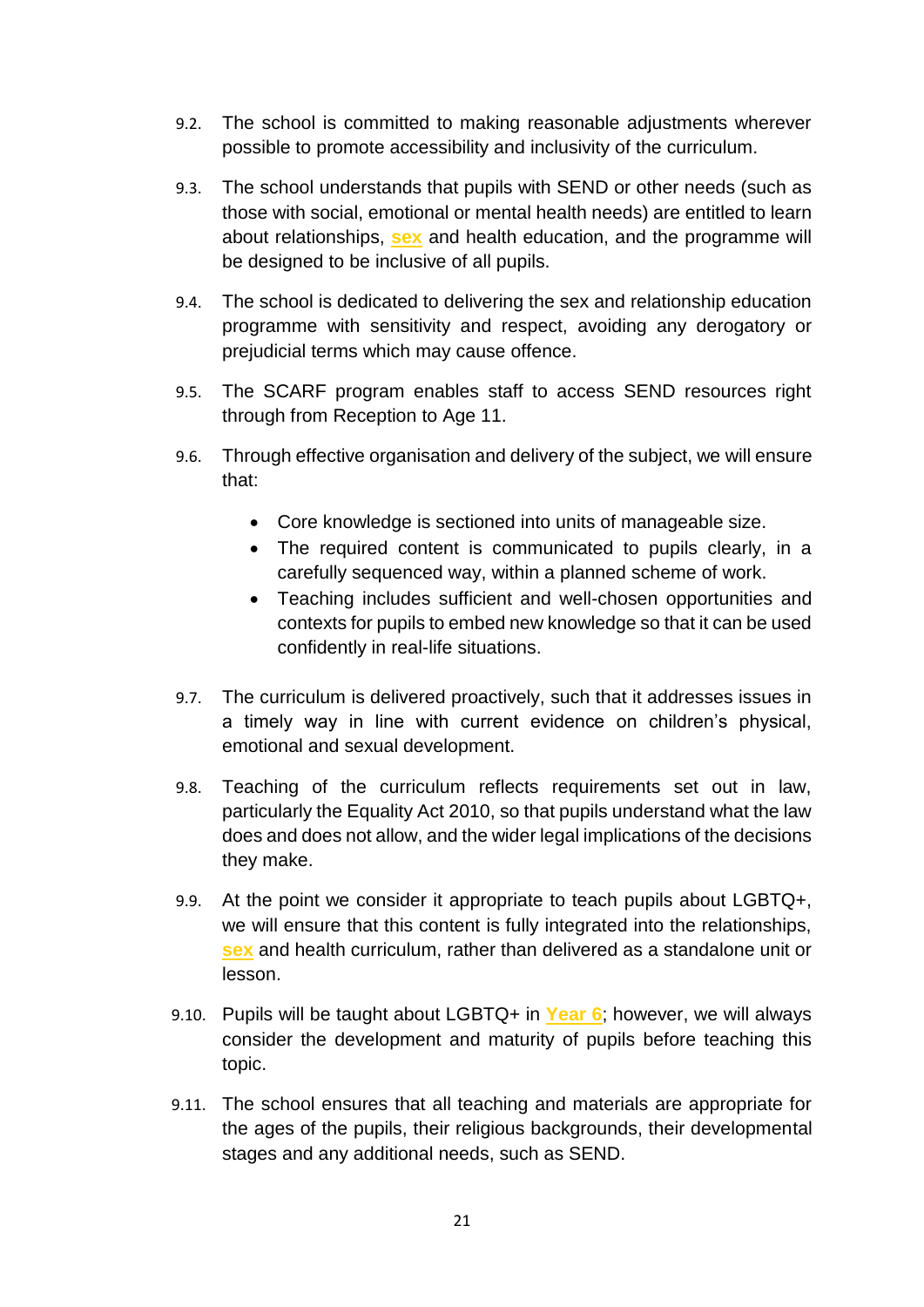- 9.12. Lesson plans will provide appropriate challenge for pupils and be differentiated for pupils' needs.
- 9.13. Classes may be taught in gender-segregated groups, dependent upon the nature of the topic being delivered at the time, and the cultural background of pupils where it is only appropriate to discuss the body in single gender groups.

# **10.Curriculum links**

- 10.1. The school seeks opportunities to draw links between relationships, sex and health education and other curriculum subjects wherever possible to enhance pupils' learning.
- 10.2. Relationships, sex and health education will be linked to the following subjects in particular:
	- **Science** pupils learn about the main external parts of the body and changes to the body as it grows from birth to old age, including puberty.
	- **Computing and ICT** pupils learn about e-safety, including how to use technology safely, responsibly, respectfully and securely, how to keep personal information private and how to access help and support.
	- **PE**  pupils explore various physical activities, are physically active for sustained periods of time, engage in competitive sport and understand how exercise can lead to healthier lifestyles.
	- **Citizenship**  pupils learn about the requirements of the law, their responsibilities and the possible consequences of their actions.
	- **PSHE**  pupils learn about respect and difference, values and characteristics of individuals.

## **11. Withdrawing from the subjects**

- 11.1. Relationships and health education are statutory at primary and parents **do not** have the right to withdraw their child from the subjects.
- 11.2. As sex education is not statutory at primary level (other than what must be taught as part of the science curriculum), parents have the right to request to withdraw their child from all or part of the sex education curriculum.
- 11.3. The headteacher will automatically grant withdrawal requests in accordance with point 14.2; however, the headteacher will discuss the request with the parent and, if appropriate, their child, to ensure that their wishes are understood and to clarify the nature and purpose of the curriculum.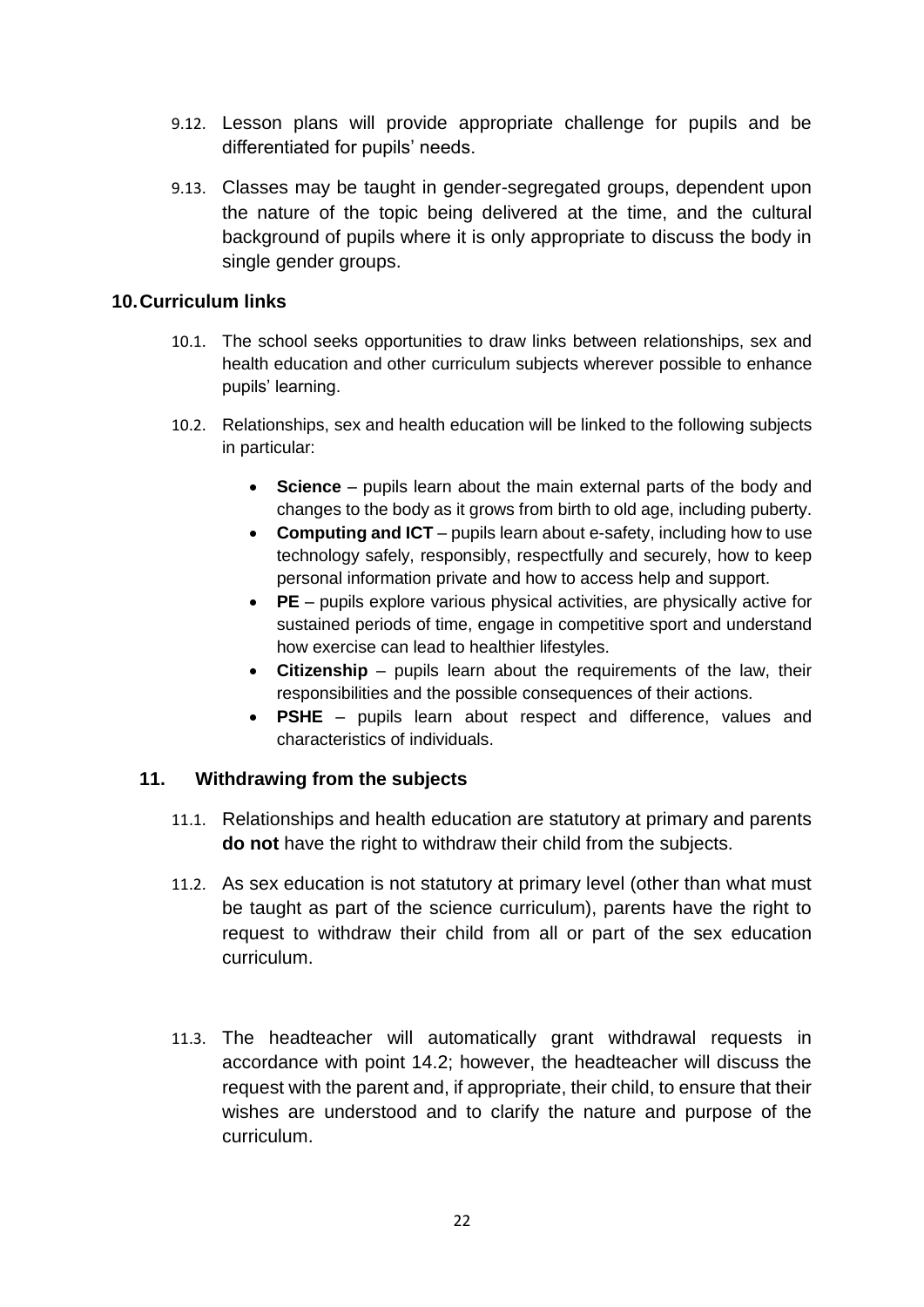- 11.4. The headteacher will discuss with the parent, the benefits or receiving this important education and any adverse effects that withdrawal may have on the pupil – this could include, for example, social and emotional effects of being excluded.
- 11.5. The headteacher will keep a record of the discussion between themselves, the pupil and the parent.
- 11.6. The headteacher will grant a parent's request to withdraw their child from sex education, other than the content that must be taught as part of the science curriculum.
- 11.7. The parent will be informed in writing of the headteacher's decision.
- 11.8. Where a pupil is withdrawn from sex education, the headteacher will ensure that the pupil receives appropriate alternative education.

# **12. Behaviour**

- 12.1. The school has a zero-tolerance approach to bullying. We aim to foster a culture based on mutual respect and understanding for one another.
- 12.2. Any bullying incidents caused as a result of the relationships, sex and health education programme, such as those relating to sexual orientation, will be dealt with as seriously as other bullying incidents within the school.
- 12.3. Any occurrence of these incidents will be reported to a member of school staff, who will then discipline the pupil once they are on school premises.
- 12.4. These incidents will be dealt with following the processes in our Behavioural Policy and Anti-Bullying Policy.
- 12.5. The headteacher will decide whether it is appropriate to notify the police or an anti-social behaviour coordinator in their LA of the action taken against a pupil.
- <span id="page-22-0"></span>**13.** Staff training
	- 13.1. All staff members at the school will undergo training on a termly basis to ensure they are up-to-date with the relationship, sex and health education programme and associated issues.
	- 13.2. Members of staff responsible for teaching the subjects will undergo further training on a termly basis, led by the relationships, sex and health education subject leader, to ensure they are fully equipped to teach the subjects effectively.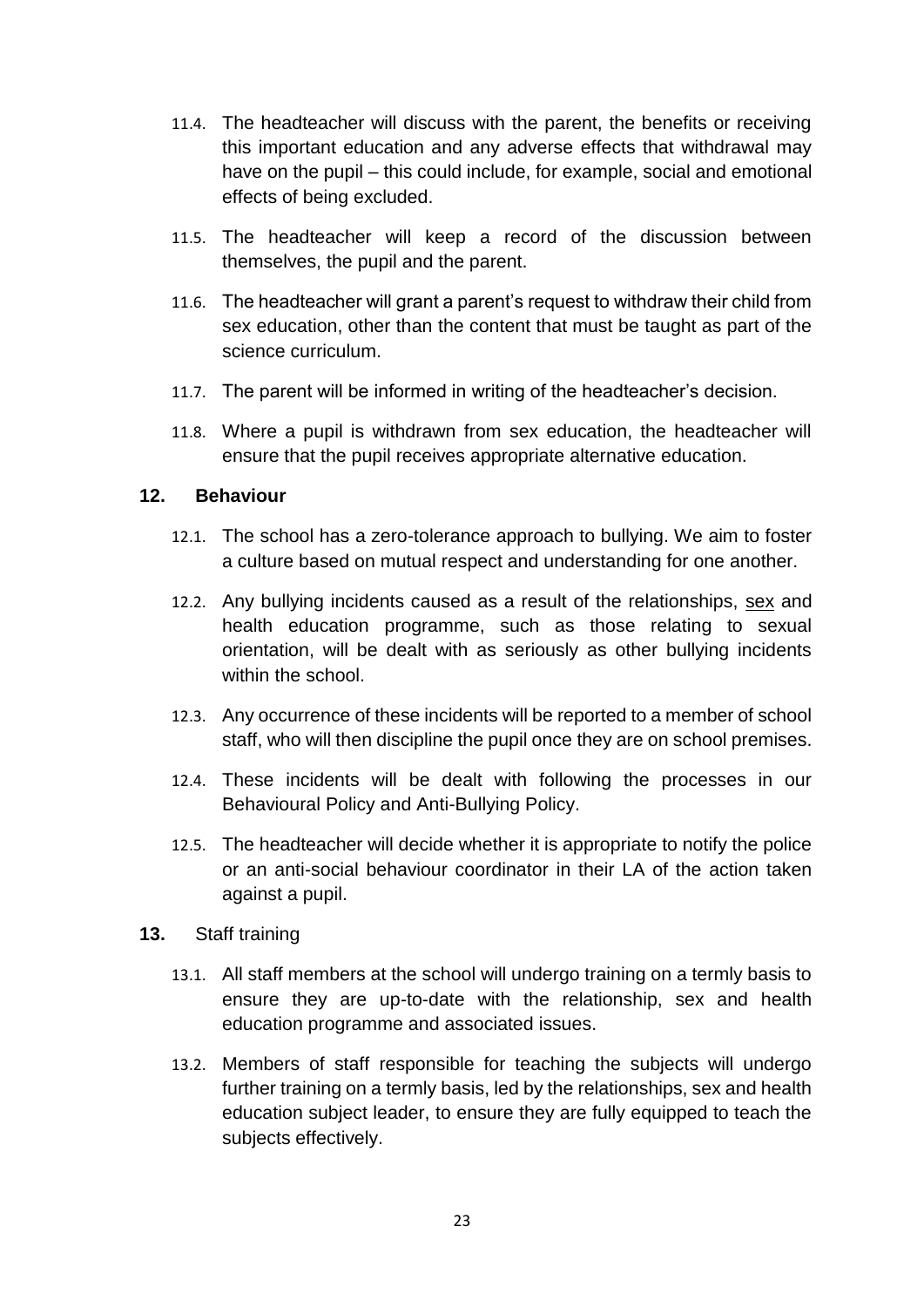13.3. Training of staff will also be scheduled around any updated guidance on the programme and any new developments, such as 'sexting', which may need to be addressed in relation to the programme.

# <span id="page-23-0"></span>**14. Confidentiality**

- 14.1. Confidentiality within the classroom is an important component of relationships, sex and health education, and teachers are expected to respect the confidentiality of their pupils as far as is possible.
- 14.2. Teachers will, however, alert the headteacher about any suspicions of inappropriate behaviour or potential abuse as per the school's Child Protection and Safeguarding Policy.
- 14.3. Pupils will be fully informed of the school's responsibilities in terms of confidentiality and will be aware of what action may be taken if they choose to report a concern or make a disclosure.
- 14.4. Any reports made during lessons, or as a result of the content taught through the curriculum, will be reported to the DSL and handled in accordance with the Child Protection and Safeguarding Policy.

# <span id="page-23-1"></span>**15. Monitoring quality**

- 15.1. The relationships, sex and health education subject leader is responsible for monitoring the quality of teaching and learning for the subjects.
- 15.2. The relationships, sex and health education subject leader will conduct subject assessments on a termly basis, which will include a mixture of the following:
	- Self-evaluations
	- Lesson observations
	- Topic feedback forms
	- Learning walks
	- Work scrutiny
	- Lesson planning scrutiny
- 15.3. The relationships, sex and health education subject leader will create annual subject reports for the headteacher and governing board to report on the quality of the subjects.
- 15.4. The relationships, sex and health education subject leader will work regularly and consistently with the headteacher and RSE link governor, e.g. through monthly review meetings, to evaluate the effectiveness of the subjects and implement any changes.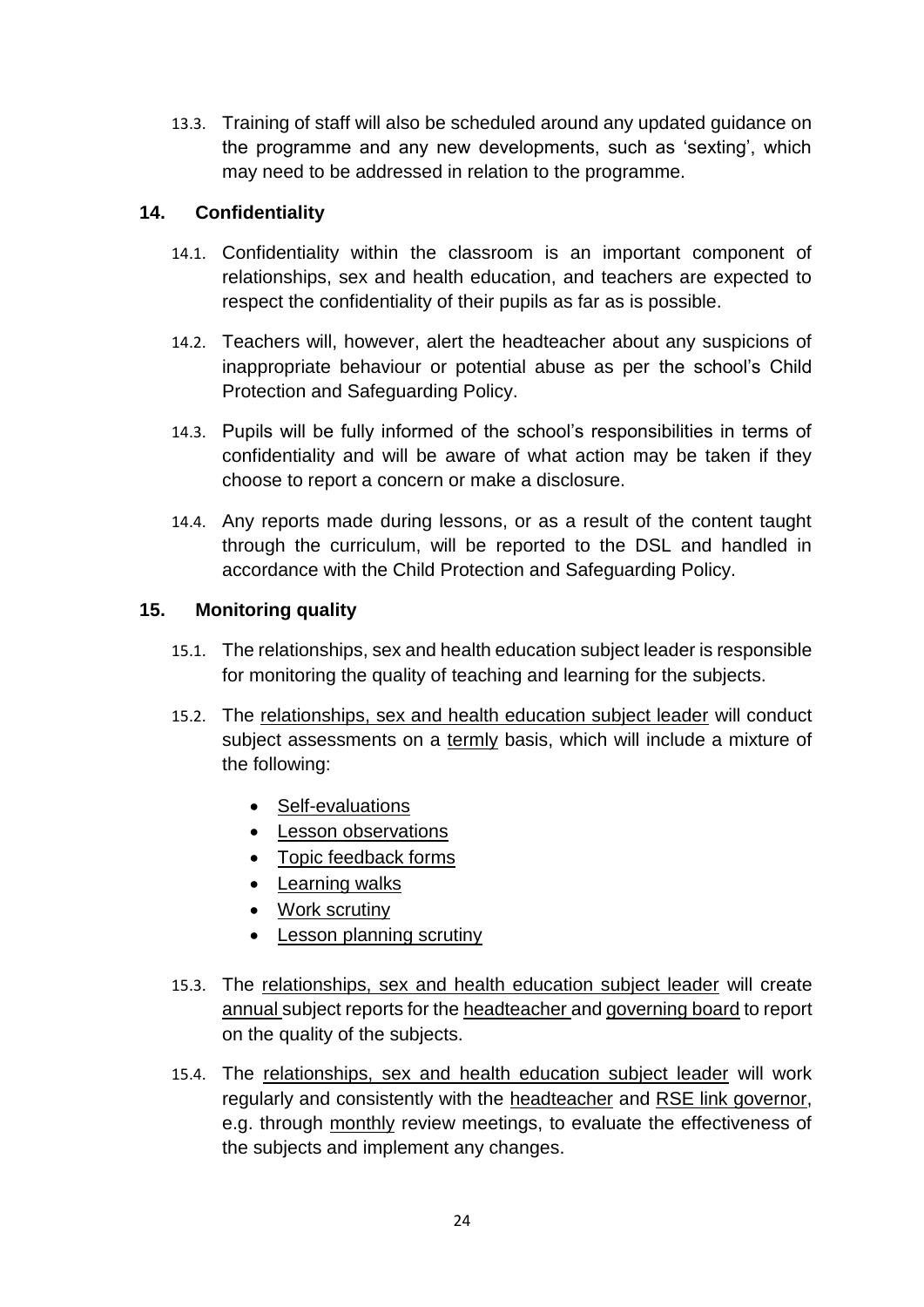# <span id="page-24-0"></span>**16. Monitoring and review**

- 16.1. This policy will be reviewed on an annual basis by the relationships, sex and health education subject leader and headteacher. The next scheduled review date for this policy is date.
- 16.2. This policy will also be reviewed in light of any changes to statutory guidance, feedback from parents, staff or pupils, and issues in the school or local area that may need addressing.
- 16.3. The governing board is responsible for approving this policy.
- 16.4. Any changes made to this policy will be communicated to all staff, parents and, where necessary, pupils.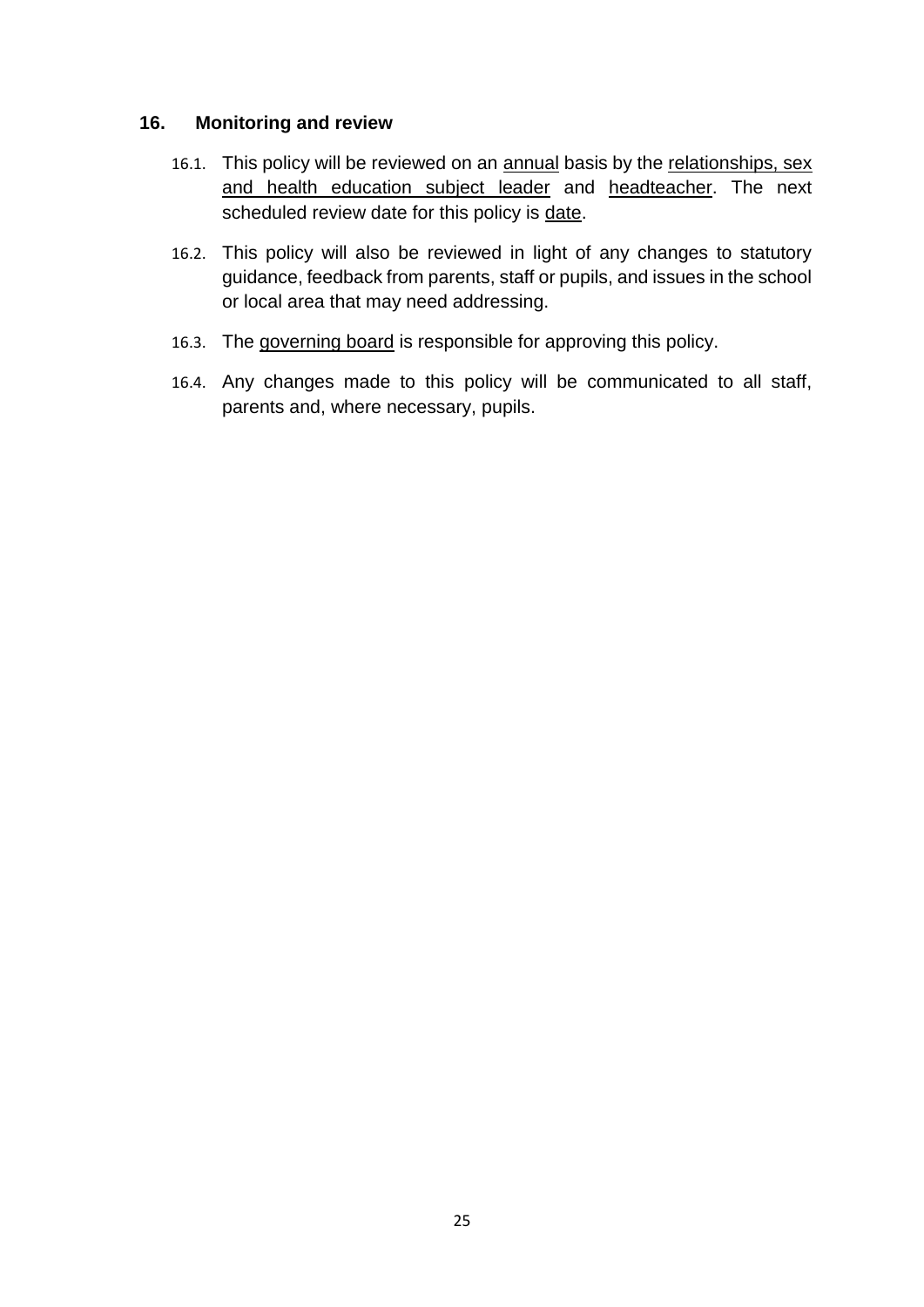# **Appendix 1 – Letter to parents/carers**

School name Address line one Address line two Address line three Postcode

Dear Parent/carer,

# **RE: Sex and relationship education**

Government guidelines outline that, from the age of 11, it is compulsory for all schools to provide a sex and relationship education programme.

At New Earswick Primary School, we believe that it is important to provide our pupils with a thorough and balanced curriculum, including age-appropriate information about sex and relationships.

The details of what will be taught to the various year groups is detailed in the School's Sex and Relationship Education Policy, which can be accessed on our school website or in hard copy via our school office.

Though schools must provide sex and relationship education for pupils from the age of 11, up until the age of 19, only aspects of the science national curriculum are compulsory for pupils to learn. Therefore as parents/carers, you are entitled to request that your child be removed from sex and relationship education lessons.

Such requests should be submitted to myself, the headteacher, who will discuss this with you and your child's teacher and determine an appropriate substitute for these lessons. In most instances, children will be provided with self-directed reading or exercises which they can complete under the supervision of a trainee teacher.

If you have any concerns or queries about your child's participation in these lessons, please do not hesitate to contact either myself or your child's class teacher to discuss these.

Yours sincerely,

Mrs A Oswald

**Headteacher**